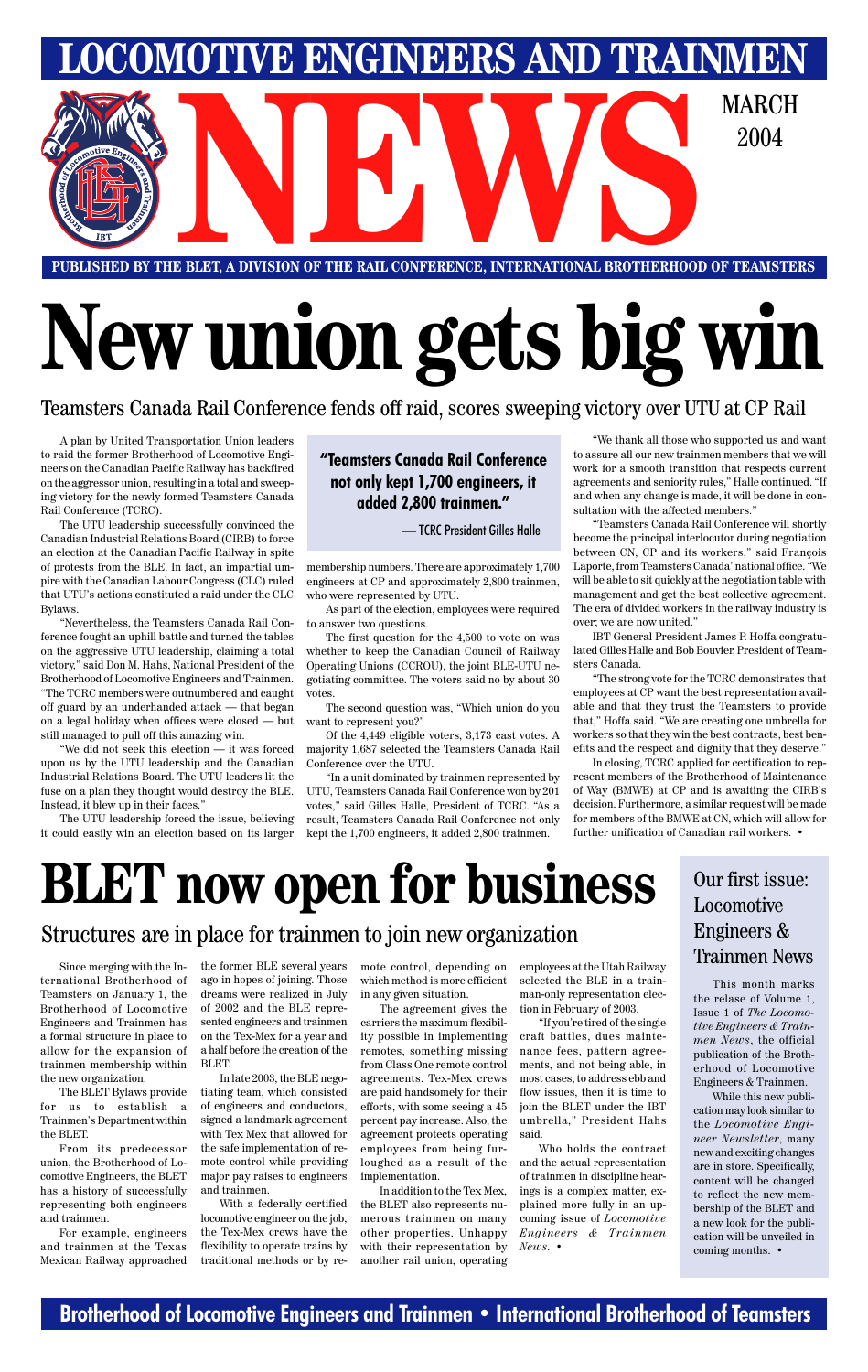# **BLET SCHOLARSHIP DIRECTORY**

## **Railroad Craft Scholarship Foundation deadline is May 1**

The Eastern Union Meeting Association awards one \$2,000 Robert Pentland Memorial Scholarship and several other \$1,000 scholarships each year based on academic excellence and financial need. Only children of members (living or deceased) belonging to divisions participating in the EUMA are eligible to apply. Division must be square on the books for the child to qualify. States represented in EUMA are Connecticut, Delaware, Illinois, Indiana, Maine, Maryland, Massachusetts, Michigan, New Hampshire, New Jersey, New York, Ohio, Pennsylvania, Vermont, Washington D.C., and West Virgina.

This year's deadline is July 15. Send completed applications to:

**Gary J. Brink, EUMA Sec.-Treas. 12 Kellogg Ave. Port Jervis, NY 12771** Applications are on the BLET website at:

http://www.ble.org/pr/pdf/eumasch.pdf

The Southeastern Meeting Association (SMA) Scholarship Committee annually awards the Geiger-Brendle Scholarships to children of active or retired BLET members whose divisions participate in SMA.

Check with your division secretary-treasurer to ensure your division participates. In general, the SMA includes divisions located in states east of the Mississippi River, and south of the Ohio River and the Mason-Dixon Line.

The SMA scholarship application deadline varies from year to year.

Winners are usually selected at the SMA's annual business meeting held during the convention, which will be June 13-17, 2004.

For an application, see your division officers or write:

**Ronald L. Perkins SMA Sec.-Treas. 505 Chautauqua Avenue Portsmouth, VA 23707**

### SMA Scholarships SWCM Scholarships EUMA Scholarships

The Southwestern Convention Meeting (SWCM) awards approximately two dozen scholarships annually based on academic achievement and financial need.

Applicants must be the child of an active, retired or deceased BLET member whose division belongs to the Southwestern Convention Meeting. Applicants must be accepted for admission to an accredited college, university or institution of higher learning. Only divisions belonging to the SWCM are eligible.

SWCM application forms can be filled out on your computer screen with the interactive PDF form available on the BLET website. Deadline is August 1, 2004. Divisions must have paid their annual SWCM convention dues for applicants from their Division to be eligible.

**Instructions:** http://www.ble.org/pr/swcmsch.asp **Interactive PDF application form:** http://www.ble.org/pdf/swcmapp.pdf

BLET Divisions

### offer assistance

• **BLET Division 269 (Jamaica, Long Island, N.Y.)** offers two \$500 scholarships to the children of BLE members who are already enrolled in college. Participation is limited to members of Division 269 only.

Winners are picked at random at the division's Christmas party. For details, watch your Division 269 newsletter or contact Division President Doug Willox at (516) 932-7130.

• **Two \$250 scholarships are available to children of BLET members in Division 57 (Boston, Mass.).**

The scholarships are awarded to college-bound high school seniors, and will be awarded based on their score on a labor history exam, administered by the Massachusetts AFL-CIO, said Walter H. Nutter of Division 57.

By taking the exam, students also become eligible for eight more scholar-

ships through the Massachusetts AFL-CIO. While the Division 57 scholarship is limited to children of that division's members, the general Massachusetts AFL-CIO scholarship competition is open to children of all BLET members living in Massachusetts. Deadline for these scholarships is early December.

For further details, contact Brother Nutter at: 92 A North Main St., North Grafton, Mass. 01536, phone: (508) 259- 9957, or: whnutter@yahoo.com.

• **BLET Division 11 (New York, N.Y.)** awards a one-time \$500 scholarship annually to a child of any active member of Division 11 who pays local dues each month. Children who win are not eligible again. The deadline is the Division's June meeting.

For details, contact Division 11 S-T J.J. Raia, at 20 East Drive, Edison, N.J. 08820, (732) 396-9076, or e-mail: jjob80@ix.netcom.com. •

#### BR&CF sets March 1 deadline for

### Luther G. Smith scholarships

The Brotherhood's Relief and Compensation Fund (BR&CF) sponsors the Luther G. Smith Scholarship Program. Applications are available to the children, stepchildren and adopted children, age 27 and younger, of active BR&CF members who are in "Good and Regular Standing," as defined by the BR&CF Constitution.

Financial aid is provided to winners of the Luther G. Smith Scholarships for so long as they maintain continuous post-secondary education at an academic level of not less than 3.0 (4.0 scale), or the equivalent, until they achieve the degree level sought at the time of the initial scholarship award. Aid is provided to awardees for the period in which they would normally be expected to complete their degree, not to exceed four years.

BR&CF President R.J. Myers reports that the deadline for receipt of applications and the required documentation is March 1, 2004.

If you have any questions, please contact Nita Saultz of the BR&CF at (800) 233-7080. For more details, you can visit the BR&CF website at www.brcf.org, or write:

> **Brotherhood's Relief & Compensation Fund 2150 Linglestown Road Harrisburg, PA 17110**

The Grand International Auxiliary (GIA) to the BLET offers \$1,000 scholarships annually to help the children of BLET and GIA members realize their goals in life.

There are two very strict guidelines that must be met in order to be eligible.

First, the applicant must be a son or daughter of both a GIA and BLET member (living or deceased), with each being a member for at least two years. Second, the applicant must be enrolled or accepted for enrollment in an accredited university, college, or school of higher learning.

The GIA also offers a joint scholarship program for children of members participating in the International Western Convention (IWC). This covers

Divisions and Auxiliaries in the following states and provinces: Arizona, California, Colorado, Idaho, Montana, Nevada, New Mexico, Oregon, Utah, Washington, Wyoming, Alberta, British Columbia, Manitoba, Saskatchewan, and portions of northern Ontario (such as Thunder Bay and Sioux Lookout). Applicants for the GIA-IWC scholarship must have a parent participating in the IWC.

In order to continue to be eligible for the GIA-IWC scholarship beyond the first quarter and/or semester, the recipient must maintain satisfactory academic status. If the applicant is a graduate student or returning to school as a sophomore, junior or senior, he or she must have a 3.0 grade point average or better to be considered. Finally, the applicant must have been accepted to an accredited school. Deadline for the GIA as well as the GIA-IWC joint scholarships is usually April 1 of each year.

New this year is the availability of GIA Scholarship application forms on the GIA website at: http:// mywebpages.comcast.net/ mmgrotzinger.

In addition to the application form, the GIA website provides scholarship applicants with more detailed instructions on the application process. To submit an application, simply download, print and complete the forms.

> Mail completed forms to: **Anita J. Caruso International Secretary 3341 S. 112th Street Omaha, NE 68144-4709 (402) 330-6348**

### Applications due April 1 for GIA, joint GIA-IWC scholarships

The Railroad Craft Scholarship Foundation (formerly known as the Joint Craft Scholarship) is available through the Brotherhood of Locomotive Engineers and Trainmen to collegebound children of all railroad operating crafts.

"To my knowledge this is the first scholarship program that covers all craft lines and is available on any railroad," said Brother John D. Mullen, a member of BLE Division 500 (Cleburne, Texas).

The scholarships are available to children of employees working on any railroad represented by any railroad union currently covered under the Federal Employers' Liability Act. It provides financial aid to children of active, retired, or deceased railroad employees who would be unable to attend college without financial assistance.

Established in 1995 by Brother Mullen and other dedicated BLET members, the Railroad Craft Scholarship Foundation has awarded dozens of scholarships over the past eight years.

Intended to provide financial assistance to children who otherwise wouldn't be able to attend college, the scholarship offers several awards ranging from \$500 to \$1,000.

"There are no stipulations if you are already attending college or are just starting out," Mullen said. "The Committee focuses more on the applicant's financial need rather than his or her academic performance."

Completed applications must be re-

ceived by May 1, 2004. Applications will be reviewed and award winners determined by the Railroad Crafts Scholarship Foundation's Board of Directors at their annual meeting held in May of each year. For an application packet, please write or call:

**John D. Mullen Railroad Craft Scholarship Foundation 2609 S. Chase Burleson, Texas 76028** e-mail: jdmullen54@sbcglobal.net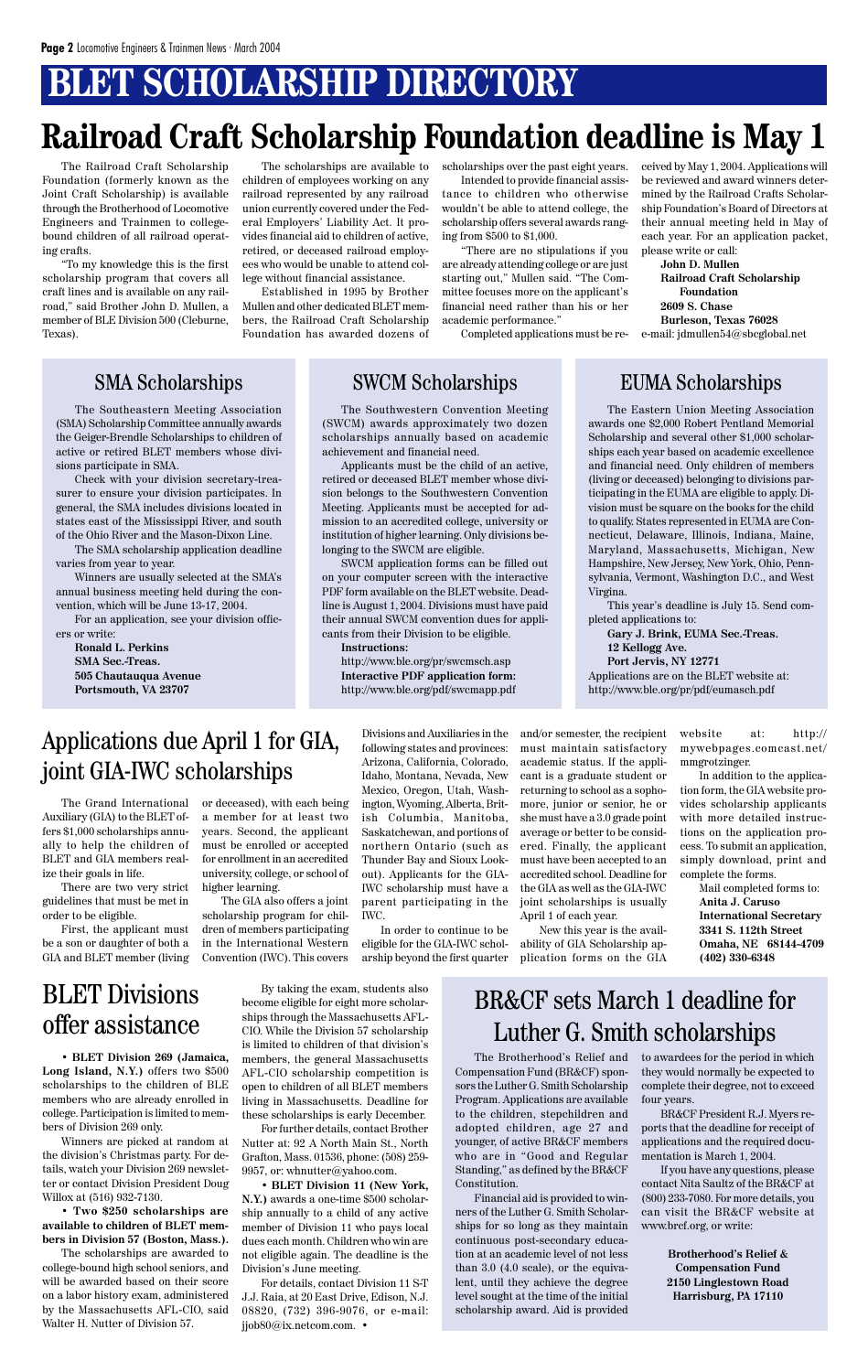# **BLET SCHOLARSHIP DIRECTORY**

In addition to the scholarships offered by the BLET, railroads also offer college scholarships to railroad workers and their children.

#### **Burlington Northern Railroad Scholarship Program**

The BNSF offers 20 scholarships of \$2,500 for undergraduate education. All majors are eligible to apply. The deadline for applications is November 30. Applicants must have a GPA of at least 3.0; be in the top 20% of class; and have a parent affiliated with Burlington Northern.

For Application and more information, contact:

Human Resources Department Burlington Northern Railroad 3000 Continental Plaza 777 Main Street Fort Worth, TX 76102

#### **Norfolk Southern Scholarship Program**

Norfolk Southern gives eight fouryear scholarships. National Merit Scholarship Corp., an independent, non-profit organization, administers the program. To compete for the scholarships, students must take the Preliminary Scholastic Aptitude Test/National Merit Scholarship Qualifying Test (PSAT/ NMSQT) during October of their junior year. Students should contact their principals or counselors to arrange to take the test. The deadline for completing the form is December 31.

Applications for the NS scholarships can be obtained by writing:

Norfolk Southern

Vice President Human Resources Three Commercial Place

Norfolk, Va. 23510-2191

Applications are also available by email: lisa.leblanc@nscorp.com.

The Union Plus program awards amounts ranging from \$500-\$4,000. This is a one-time cash award sent to individual winners for undergraduate study beginning in the fall of the same year.

The deadline for the 2004 awards is January 31, 2004. To download the Union Plus Scholarship application (PDF), go to the Union Privilege website at: http:// www.unionprivilege.org. Members of unions participating in any Union Plus program, their spouses and their dependent children (foster children, step children, and any other child for whom the individual member provides greater than 50% of his or her support) can apply for a Union Plus Scholarship. (Participating union members from Puerto Rico, Canada, Guam and Virgin Islands and U.S. citizens are eligible.) Members do not have to purchase any Union Plus program prod-

#### **Union Plus<sup>®</sup> Education Services**

### **Reach your dreams of higher education**



We provide a range of services designed to help you

uct or participate in any Union Plus programs to apply for the scholarships and scholarship awards are not based upon participation in a Union Plus program. The individual must be accepted into an accredited college or university, community college or recognized technical or trade school at the time the award is issued. Graduate students are not eligible. Applicants for scholarships are evaluated according to academic ability, social awareness, financial need and appreciation of labor.

In addition, Various state and local AFL-CIO bodies also fund scholarships for union members and their children. For more information, go to the AFL-CIO website at: http:/ /www.aflcio.org.

A new scholarship opportunity for the children all railroaders in all crafts will be available in 2004.

The Midwest Rail Craft Scholarship Foundation (MWRCSF) is now taking scholarship applications for the upcoming year.

The Foundation anticipates awarding \$1,000 scholarships to numerous applicants depending on the amount of support received. A diverse Board of Directors has been established, representing membership from several different railroads and labor affiliations.

"We felt that the support we had seen, especially in the Midwest, prompted us to ensure that the children of all railroad crafts and backgrounds be rewarded," said Greg Shy, President of MWRCSF. "We have become incorporated in Minnesota, Iowa, Nebraska,

Illinois, Missouri, Oklahoma, and Texas. Our objective is to concentrate the scholarship applicants geographically in correspondence to the enormous support we have had from railroad workers in these states.

"We also have enlisted the aid of railroad management and all labor from Midwest railroads to ensure that all crafts will be represented. This is a great opportunity for those railroad families in need of financial support for the higher education of their children."

Most of the monies acquired for these scholarships will come from annual golf tournaments, contributions and sponsorships. The Kansas City area golf tournament will be held on May 2-3, 2004. Additional information regarding the details will be circulated in the near future. All proceeds from

last September's tournament will be combined with money generated at the upcoming May tournament to fund scholarships that will be awarded in time for the fall semester.

A golf tournament near Lincoln, Neb., is also scheduled for Sept. 26-27, 2004. The Board of Directors is planning to schedule additional tournaments in other locations. There is also consideration for an endowment in the future.

Please use the interactive scholarship application on the BLET website. Fill it out electronically, print it, attach the proper signatures and mail it to the enclosed address. The deadline for receiving applications is April 1, 2004.

http://www.ble.org/pr/pdf/ MWRCSFApplication04.pdf •

# **Midwest Rail Craft Scholarship available for the first time**

The BLET's California State Legislative Board offers scholarships each year to a graduating senior who will attend college, trade or vocational school in the coming year.

The applicant's parent or guardian must be a BLET member in good standing and in a Division represented by the California State Legislative Board.

Last year, the Board offered three \$500 scholarships.

Applications are available on the Board's website, http:// www.calslb.com

All applications should be mailed to the home office address:

**California State Legislative Board, BLET/IBT 610 Auburn Ravine Rd. Suite C Auburn, CA 95603**

### Scholarships for California members available from CSLB

### Open to children of all crafts at all railroads in the Midwest

# **BNSF, NS, CSX offer scholarships, financial assistance**

#### **The CSX Scholarship Program**

CSX provides 120 scholarships of \$2,500 each to assist children of employees with undergraduate expenses at an accredited college or university. Scholarships are awarded for one year only, but recipients are encouraged to apply again for subsequent years. The deadline for a completed application is May 1.

To be eligible, a student must: have at least one parent who has been an employee of CSX Corporation or an affiliate for a minimum of one year. (If the parent is retired, furloughed, or deceased, he or she must have been an employee for a minimum of 10 years); be under the age of 24 and unmarried; be attending or planning to attend an accredited college or university at the undergraduate level; and have a grade point average of 3.0 or above.

Winners will be selected on a purely mathematical basis using finan-

cial need as indicated by the Free Application for Federal Student Aid (FAFSA) Family Contribution (50%), SAT scores (25%), and grade point average (25%).

For an application form and a brochure explaining the program, contact: Richmond Area Scholarship Pro-

gram

Post Office Box 363 Rockville, VA 23146 (800) 533-4723 •

### **Union Plus scholarships range from \$500-\$4,000**

**Please note:** The BLET National Division itself does not sponsor the scholarships listed. Contact the identified organization directly for further information.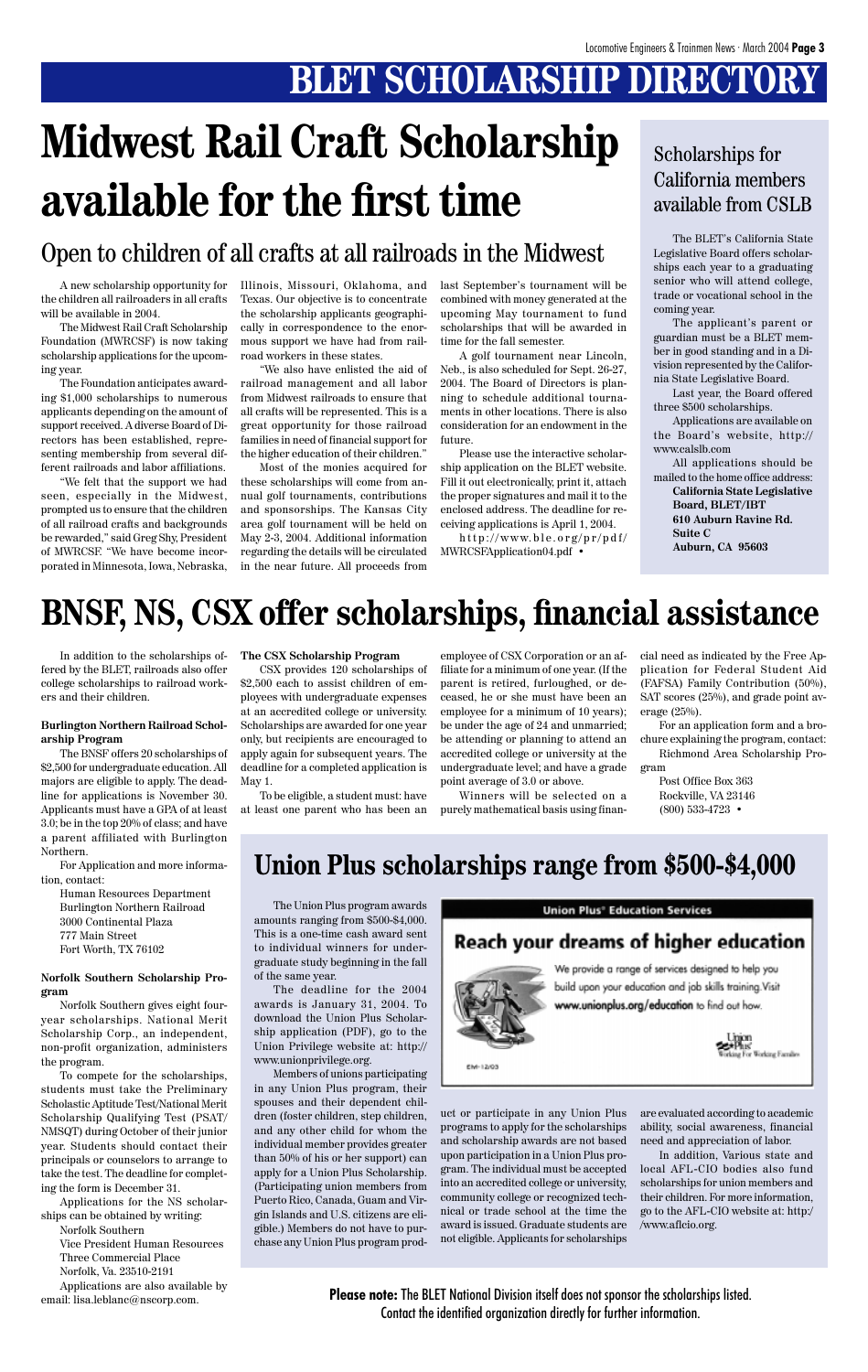### **RATE TABLES**

| <b>TABLE I — LOCOMOTIVE ENGINEERS — PASSENGER SERVICE</b><br>Effective July 1, 2003                                                                                                                                                                                                                                                                                                                                                                                                                                                                                                                                                                                                                                                                                                                                                                                                                                                                |                                                                                                                                                                                                                                                                                                                    |                                                                                                                                                                                                                                                                      |                                                                                                                                                                                                                                                                                                        |                                                                                                                                                                                                                                                                               |  |  |  |  |  |  |
|----------------------------------------------------------------------------------------------------------------------------------------------------------------------------------------------------------------------------------------------------------------------------------------------------------------------------------------------------------------------------------------------------------------------------------------------------------------------------------------------------------------------------------------------------------------------------------------------------------------------------------------------------------------------------------------------------------------------------------------------------------------------------------------------------------------------------------------------------------------------------------------------------------------------------------------------------|--------------------------------------------------------------------------------------------------------------------------------------------------------------------------------------------------------------------------------------------------------------------------------------------------------------------|----------------------------------------------------------------------------------------------------------------------------------------------------------------------------------------------------------------------------------------------------------------------|--------------------------------------------------------------------------------------------------------------------------------------------------------------------------------------------------------------------------------------------------------------------------------------------------------|-------------------------------------------------------------------------------------------------------------------------------------------------------------------------------------------------------------------------------------------------------------------------------|--|--|--|--|--|--|
| STANDARD RATES OF PAY                                                                                                                                                                                                                                                                                                                                                                                                                                                                                                                                                                                                                                                                                                                                                                                                                                                                                                                              |                                                                                                                                                                                                                                                                                                                    |                                                                                                                                                                                                                                                                      |                                                                                                                                                                                                                                                                                                        |                                                                                                                                                                                                                                                                               |  |  |  |  |  |  |
| WEIGHT ON DRIVERS                                                                                                                                                                                                                                                                                                                                                                                                                                                                                                                                                                                                                                                                                                                                                                                                                                                                                                                                  |                                                                                                                                                                                                                                                                                                                    | Mileage                                                                                                                                                                                                                                                              |                                                                                                                                                                                                                                                                                                        | Hourly                                                                                                                                                                                                                                                                        |  |  |  |  |  |  |
| (Pounds)                                                                                                                                                                                                                                                                                                                                                                                                                                                                                                                                                                                                                                                                                                                                                                                                                                                                                                                                           | Daily                                                                                                                                                                                                                                                                                                              | Regular                                                                                                                                                                                                                                                              | Under Art. VIII                                                                                                                                                                                                                                                                                        | Straight<br>Time                                                                                                                                                                                                                                                              |  |  |  |  |  |  |
| less than<br>80,000<br>80,000 and less than<br>100.000<br>100,000 and less than<br>140,000<br>140.000 and less than<br>170,000<br>170,000 and less than<br>200,000<br>200,000 and less than<br>250,000<br>300,000<br>250,000 and less than<br>300,000 and less than<br>350,000<br>350,000 and less than<br>400.000<br>450,000<br>400,000 and less than<br>450,000 and less than<br>500,000<br>500,000 and less than<br>550,000<br>550,000 and less than<br>600,000<br>600,000 and less than<br>650,000<br>650,000 and less than<br>700,000<br>700,000 and less than<br>750,000<br>800,000<br>750,000 and less than<br>800,000 and less than<br>850,000<br>850,000 and less than<br>900,000<br>900,000 and less than 950,000<br>950,000 and less than 1,000,000<br>$1,000,000$ pounds and over:<br>For each additional 50,000<br>pounds or fraction thereof add:<br>MOTOR AND ELECTRIC CARS<br>In multiple or single unit<br>Daily Earnings Minimun | \$150.84<br>\$150.84<br>\$150.93<br>\$151.01<br>\$151.10<br>\$151.19<br>\$151.27<br>\$151.36<br>\$151.44<br>\$151.53<br>\$151.62<br>\$151.70<br>\$151.79<br>\$151.87<br>\$151.96<br>\$152.04<br>\$152.13<br>\$152.21<br>\$152.30<br>\$152.38<br>\$152.47<br>\$.08 and \$.09<br>Alternately<br>\$151.10<br>\$152.36 | \$1.1669<br>\$1.1669<br>\$1.1678<br>\$1.1686<br>\$1.1695<br>\$1.1704<br>\$1.1712<br>\$1.1721<br>\$1.1729<br>\$1.1738<br>\$1.1747<br>\$1.1755<br>\$1.1764<br>\$1.1772<br>\$1.1781<br>\$1.1789<br>\$1.1798<br>\$1.1806<br>\$1.1815<br>\$1.1823<br>\$1.1832<br>\$1.1695 | \$1.1757<br>\$1.1757<br>\$1.1766<br>\$1.1774<br>\$1.1783<br>\$1.1792<br>\$1.1800<br>\$1.1809<br>\$1.1817<br>\$1.1826<br>\$1.1835<br>\$1.1843<br>\$1.1852<br>\$1.1860<br>\$1.1869<br>\$1.1877<br>\$1.1886<br>\$1.1894<br>\$1.1903<br>\$1.1911<br>\$1.1920<br>\$.08 and \$.09<br>Alternately<br>\$1.2590 | \$18.8547<br>\$18.8547<br>\$18.8660<br>\$18,8760<br>\$18.8872<br>\$18.8985<br>\$18.9085<br>\$18.9197<br>\$18.9297<br>\$18.9410<br>\$18.9522<br>\$18.9622<br>\$18.9735<br>\$18.9835<br>\$18.9947<br>\$19.0047<br>\$19.0160<br>\$19.0260<br>\$19.0372<br>\$19.0472<br>\$19.0585 |  |  |  |  |  |  |
|                                                                                                                                                                                                                                                                                                                                                                                                                                                                                                                                                                                                                                                                                                                                                                                                                                                                                                                                                    |                                                                                                                                                                                                                                                                                                                    |                                                                                                                                                                                                                                                                      |                                                                                                                                                                                                                                                                                                        |                                                                                                                                                                                                                                                                               |  |  |  |  |  |  |

| TABLE II — LOCOMOTIVE ENGINEERS<br>THROUGH FREIGHT SERVICE - WITH A FIREMAN (HELPER)<br>Effective July 1, 2003<br>STANDARD RATES OF PAY                                                                                                                                                                                                                                                                                                                                                                                                                                                                                                                                                                                                                                                                                                                                                                                                                                                                                                                                                                                                                                                                                                                                                                                                                                             |                                                                                                                                                                                                                                                                                                                                                                                                                                                          |                                                                                                                                                                                                                                                                                                                                                                                                                                                          |                                                                                                                                                                                                                                                                                                                                                                                                                                                          |                                                                                                                                                                                                                                                                                                                                                                                                                                                                                               |                                                                                                                                                                                                                                                                                                                                                                                                                                                                                               |  |  |  |  |
|-------------------------------------------------------------------------------------------------------------------------------------------------------------------------------------------------------------------------------------------------------------------------------------------------------------------------------------------------------------------------------------------------------------------------------------------------------------------------------------------------------------------------------------------------------------------------------------------------------------------------------------------------------------------------------------------------------------------------------------------------------------------------------------------------------------------------------------------------------------------------------------------------------------------------------------------------------------------------------------------------------------------------------------------------------------------------------------------------------------------------------------------------------------------------------------------------------------------------------------------------------------------------------------------------------------------------------------------------------------------------------------|----------------------------------------------------------------------------------------------------------------------------------------------------------------------------------------------------------------------------------------------------------------------------------------------------------------------------------------------------------------------------------------------------------------------------------------------------------|----------------------------------------------------------------------------------------------------------------------------------------------------------------------------------------------------------------------------------------------------------------------------------------------------------------------------------------------------------------------------------------------------------------------------------------------------------|----------------------------------------------------------------------------------------------------------------------------------------------------------------------------------------------------------------------------------------------------------------------------------------------------------------------------------------------------------------------------------------------------------------------------------------------------------|-----------------------------------------------------------------------------------------------------------------------------------------------------------------------------------------------------------------------------------------------------------------------------------------------------------------------------------------------------------------------------------------------------------------------------------------------------------------------------------------------|-----------------------------------------------------------------------------------------------------------------------------------------------------------------------------------------------------------------------------------------------------------------------------------------------------------------------------------------------------------------------------------------------------------------------------------------------------------------------------------------------|--|--|--|--|
| WEIGHT ON DRIVERS                                                                                                                                                                                                                                                                                                                                                                                                                                                                                                                                                                                                                                                                                                                                                                                                                                                                                                                                                                                                                                                                                                                                                                                                                                                                                                                                                                   |                                                                                                                                                                                                                                                                                                                                                                                                                                                          |                                                                                                                                                                                                                                                                                                                                                                                                                                                          | Mileage                                                                                                                                                                                                                                                                                                                                                                                                                                                  | Hourly                                                                                                                                                                                                                                                                                                                                                                                                                                                                                        |                                                                                                                                                                                                                                                                                                                                                                                                                                                                                               |  |  |  |  |
| (Pounds)                                                                                                                                                                                                                                                                                                                                                                                                                                                                                                                                                                                                                                                                                                                                                                                                                                                                                                                                                                                                                                                                                                                                                                                                                                                                                                                                                                            | Daily                                                                                                                                                                                                                                                                                                                                                                                                                                                    | Regular                                                                                                                                                                                                                                                                                                                                                                                                                                                  | Under<br>Art. VIII                                                                                                                                                                                                                                                                                                                                                                                                                                       | Straight<br>Time                                                                                                                                                                                                                                                                                                                                                                                                                                                                              | Over-<br>time                                                                                                                                                                                                                                                                                                                                                                                                                                                                                 |  |  |  |  |
| 140,000<br>less than<br>140,000 and less than<br>200,000<br>200,000 and less than<br>250,000<br>250,000 and less than<br>300,000<br>300,000 and less than<br>350,000<br>350,000 and less than<br>400,000<br>400,000 and less than<br>450,000<br>450,000 and less than<br>500,000<br>500,000 and less than<br>550,000<br>550,000 and less than<br>600,000<br>600,000 and less than<br>650,000<br>650,000 and less than<br>700,000<br>700,000 and less than<br>750.000<br>750,000 and less than<br>800,000<br>800,000 and less than<br>850,000<br>850,000 and less than<br>900,000<br>900,000 and less than 950,000<br>950,000 and less than 1,000,000<br>1,000,000 and less than 1,050,000<br>1,050,000 and less than 1,100,000<br>1,100,000 and less than 1,150,000<br>1,150,000 and less than 1,200,000<br>1,200,000 and less than 1,250,000<br>1,250,000 and less than 1,300,000<br>1,300,000 and less than 1,350,000<br>1,350,000 and less than 1,400,000<br>1,400,000 and less than 1,450,000<br>1,450,000 and less than 1,500,000<br>1,500,000 and less than 1,550,000<br>1.550,000 and less than 1.600,000<br>1,600,000 and less than 1,650,000<br>1,650,000 and less than 1,700,000<br>1,700,000 and less than 1,750,000<br>1.750,000 and less than 1.800,000<br>1.800,000 and less than 1.850,000<br>1,850,000 and less than 1,900,000<br>1,900,000 and less than 1,950,000 | \$162.78<br>\$163.21<br>\$163.38<br>\$163.53<br>\$163.68<br>\$163.89<br>\$164.10<br>\$164.31<br>\$164.52<br>\$164.70<br>\$164.88<br>\$165.06<br>\$165.24<br>\$165.42<br>\$165.60<br>\$165.78<br>\$165.96<br>\$166.14<br>\$166.32<br>\$166.50<br>\$166.68<br>\$166.86<br>\$167.04<br>\$167.22<br>\$167.40<br>\$167.58<br>\$167.76<br>\$167.94<br>\$168.12<br>\$168.30<br>\$168.48<br>\$168.66<br>\$168.84<br>\$169.02<br>\$169.20<br>\$169.38<br>\$169.56 | \$1.2554<br>\$1.2597<br>\$1.2614<br>\$1.2629<br>\$1.2644<br>\$1.2665<br>\$1.2686<br>\$1.2707<br>\$1.2728<br>\$1.2746<br>\$1.2764<br>\$1.2782<br>\$1.2800<br>\$1.2818<br>\$1.2836<br>\$1.2854<br>\$1.2872<br>\$1.2890<br>\$1.2908<br>\$1.2926<br>\$1.2944<br>\$1.2962<br>\$1.2980<br>\$1.2998<br>\$1.3016<br>\$1.3034<br>\$1.3052<br>\$1.3070<br>\$1.3088<br>\$1.3106<br>\$1.3124<br>\$1.3142<br>\$1.3160<br>\$1.3178<br>\$1.3196<br>\$1.3214<br>\$1.3232 | \$1.2770<br>\$1.2813<br>\$1.2830<br>\$1.2845<br>\$1.2860<br>\$1.2881<br>\$1.2902<br>\$1.2923<br>\$1.2944<br>\$1.2962<br>\$1.2980<br>\$1.2998<br>\$1.3016<br>\$1.3034<br>\$1.3052<br>\$1.3070<br>\$1.3088<br>\$1.3106<br>\$1.3124<br>\$1.3142<br>\$1.3160<br>\$1.3178<br>\$1.3196<br>\$1.3214<br>\$1.3232<br>\$1.3250<br>\$1.3268<br>\$1.3286<br>\$1.3304<br>\$1.3322<br>\$1.3340<br>\$1.3358<br>\$1.3376<br>\$1.3394<br>\$1.3412<br>\$1.3430<br>\$1.3448 | \$20.3470<br>\$20.4008<br>\$20.4220<br>\$20.4408<br>\$20.4595<br>\$20.4858<br>\$20.5120<br>\$20.5383<br>\$20.5645<br>\$20.5870<br>\$20.6095<br>\$20.6320<br>\$20.6545<br>\$20.6770<br>\$20.6995<br>\$20.7220<br>\$20.7445<br>\$20.7670<br>\$20.7895<br>\$20.8120<br>\$20.8345<br>\$20.8570<br>\$20.8795<br>\$20.9020<br>\$20.9245<br>\$20.9470<br>\$20.9695<br>\$20.9920<br>\$21.0145<br>\$21.0370<br>\$21.0595<br>\$21.0820<br>\$21.1045<br>\$21.1270<br>\$21.1495<br>\$21.1720<br>\$21.1945 | \$30.5205<br>\$30.6011<br>\$30.6330<br>\$30.6611<br>\$30.6893<br>\$30.7286<br>\$30.7680<br>\$30.8074<br>\$30.8468<br>\$30.8805<br>\$30.9143<br>\$30.9480<br>\$30.9818<br>\$31.0155<br>\$31.0493<br>\$31.0830<br>\$31.1168<br>\$31.1505<br>\$31.1843<br>\$31.2180<br>\$31.2518<br>\$31.2855<br>\$31.3193<br>\$31.3530<br>\$31.3868<br>\$31.4205<br>\$31.4543<br>\$31.4880<br>\$31.5218<br>\$31.5555<br>\$31.5893<br>\$31.6230<br>\$31.6568<br>\$31.6905<br>\$31.7243<br>\$31.7580<br>\$31.7918 |  |  |  |  |
| 1,950,000 and less than 2,000,000<br>$2,000,000$ pounds and over:<br>For each additional 50,000<br>pounds or fraction thereof add:                                                                                                                                                                                                                                                                                                                                                                                                                                                                                                                                                                                                                                                                                                                                                                                                                                                                                                                                                                                                                                                                                                                                                                                                                                                  | \$169.74<br>\$.18                                                                                                                                                                                                                                                                                                                                                                                                                                        | \$1.3250<br>\$.18                                                                                                                                                                                                                                                                                                                                                                                                                                        | \$1.3466<br>\$.18                                                                                                                                                                                                                                                                                                                                                                                                                                        | \$21.2170                                                                                                                                                                                                                                                                                                                                                                                                                                                                                     | \$31.8255                                                                                                                                                                                                                                                                                                                                                                                                                                                                                     |  |  |  |  |

These rate tables — effective July 1, 2003 — incorporate a 4% general wage increase effective July 1, 2002 and a 2.5% general wage increase effective July, 1, 2003. It should be noted that 11 cent COLA on January 1, 2003 and 16 cent COLA for July 1, 2003 was deducted prior to the application of the  $4\%$  GWI.

| <b>TABLE III - LOCOMOTIVE ENGINEERS</b><br>THROUGH FREIGHT SERVICE - WITHOUT A FIREMAN (HELPER) - \$4.00                                                                                                                   | Effective July 1, 2003<br>STANDARD RATES OF PAY                      |                                                                      |                                                                      |                                                                                      |                                                                                                                                     |                   | TABLE IV - LOCOMOTIVE ENGINEERS<br>THROUGH FREIGHT SERVICE - WITHOUT A FIREMAN (HELPER) - \$6.00                                                                                                                           | Effective July 1, 2003<br>STANDARD RATES OF PAY                      |                                                                      |                                                                      |                                                                            |                                                                            |
|----------------------------------------------------------------------------------------------------------------------------------------------------------------------------------------------------------------------------|----------------------------------------------------------------------|----------------------------------------------------------------------|----------------------------------------------------------------------|--------------------------------------------------------------------------------------|-------------------------------------------------------------------------------------------------------------------------------------|-------------------|----------------------------------------------------------------------------------------------------------------------------------------------------------------------------------------------------------------------------|----------------------------------------------------------------------|----------------------------------------------------------------------|----------------------------------------------------------------------|----------------------------------------------------------------------------|----------------------------------------------------------------------------|
| <b>WEIGHT ON DRIVERS</b>                                                                                                                                                                                                   |                                                                      |                                                                      | Mileage                                                              | Hourly                                                                               |                                                                                                                                     | WEIGHT ON DRIVERS |                                                                                                                                                                                                                            |                                                                      | Mileage                                                              |                                                                      | Hourly                                                                     |                                                                            |
| (Pounds)                                                                                                                                                                                                                   | Daily                                                                | Regular                                                              | Under<br>Art. VIII                                                   | Straight<br>Time                                                                     | Over-<br>time                                                                                                                       |                   | (Pounds)                                                                                                                                                                                                                   | Daily                                                                | Regular                                                              | Under<br>Art. VIII                                                   | Straight<br>Time                                                           | Over-<br>time                                                              |
| less than $140,000$<br>140,000 and less than 200,000<br>250,000<br>200,000 and less than<br>250,000 and less than<br>300,000<br>300,000 and less than<br>350,000                                                           | \$166.78<br>\$167.21<br>\$167.38<br>\$167.53<br>\$167.68             | \$1.2954<br>\$1.2997<br>\$1.3014<br>\$1.3029<br>\$1.3044             | \$1.3920<br>\$1.3963<br>\$1.3980<br>\$1.3995<br>\$1.4010             | \$20.8470<br>$$20.9008$ \\$31.3511<br>\$20.9220<br>$$20.9408$ \s31.4111<br>\$20.9595 | \$31.2705<br>\$31.3830<br>\$31.4393                                                                                                 |                   | less than 140.000<br>140,000 and less than 200,000<br>200,000 and less than 250,000<br>250,000 and less than 300,000<br>300,000 and less than 350,000                                                                      | \$168.78<br>\$169.21<br>\$169.38<br>\$169.53<br>\$169.68             | \$1.3033<br>\$1.3093<br>\$1.3108<br>\$1.3123<br>\$1.3144             | \$1.4120<br>\$1.4163<br>\$1.4180<br>\$1.4195<br>\$1.4210             | \$21.0970<br>\$21.1508<br>\$21.1720<br>\$21.1908<br>\$21.2095              | \$31.6455<br>\$31.7261<br>\$31.7580<br>\$31.7861<br>\$31.8143              |
| 350,000 and less than 400,000<br>450,000<br>$400,000$ and less than<br>500,000<br>$450,000$ and less than<br>500,000 and less than 550,000<br>550,000 and less than 600,000                                                | \$167.89<br>\$168.10<br>\$168.31<br>\$168.52<br>\$168.70             | \$1.3065<br>\$1.3086<br>\$1.3107<br>\$1.3128<br>\$1.3146             | \$1.4031<br>\$1.4052<br>\$1.4073<br>\$1.4094<br>\$1.4112             | \$21.0383                                                                            | \$20.9858   \$31.4786<br>$$21.0120$ \\$31.5180<br>\$31.5574<br>$$21.0645$ \$31.5968<br>$$21.0870 \;   \; $31.6305$                  |                   | 350,000 and less than 400,000<br>400,000 and less than 450,000<br>450,000 and less than 500,000<br>500,000 and less than 550,000<br>550,000 and less than 600,000                                                          | \$169.89<br>\$170.10<br>\$170.31<br>\$170.52<br>\$170.70             | \$1.3165<br>\$1.3186<br>\$1.3207<br>\$1.3225<br>\$1.3243             | \$1.4231<br>\$1.4252<br>\$1.4273<br>\$1.4294<br>\$1.4312             | \$21.2358<br>\$21.2620<br>\$21.2883<br>\$21.3145<br>\$21.3370              | \$31.8536<br>\$31.8930<br>\$31.9324<br>\$31.9718<br>\$32,0055              |
| 600,000 and less than 650,000<br>700.000<br>650,000 and less than<br>700,000 and less than 750,000<br>750,000 and less than 800,000                                                                                        | \$168.88<br>\$169.06<br>\$169.24<br>\$169.42                         | \$1.3164<br>\$1.3182<br>\$1.3200<br>\$1.3218                         | \$1.4130<br>\$1.4148<br>\$1.4166<br>\$1.4184                         | \$21.1320                                                                            | $$21.1095 \;   \; $31.6643$<br>\$31.6980<br>$$21.1545 \mid $31.7318$<br>$$21.1770 \;   \; $31.7655$                                 |                   | 600,000 and less than 650,000<br>650,000 and less than 700,000<br>700,000 and less than 750,000<br>750,000 and less than 800,000                                                                                           | \$170.88<br>\$171.06<br>\$171.24<br>\$171.42                         | \$1.3261<br>\$1.3279<br>\$1.3297<br>\$1.3315                         | \$1.4330<br>\$1.4348<br>\$1.4366<br>\$1.4384                         | \$21.3595<br>\$21.3820<br>\$21.4045<br>\$21.4270                           | \$32.0393<br>\$32.0730<br>\$32,1068<br>\$32.1405                           |
| 800,000 and less than 850,000<br>850,000 and less than 900,000<br>900,000 and less than 950,000<br>950,000 and less than 1,000,000                                                                                         | \$169.60<br>\$169.78<br>\$169.96<br>\$170.14                         | \$1.3236<br>\$1.3254<br>\$1.3272<br>\$1.3290                         | \$1.4202<br>\$1.4220<br>\$1.4238<br>\$1.4256                         | \$21.2445                                                                            | $$21.1995 \;   \; $31.7993$<br>\$21.2220 \ \$31.8330<br>\$31.8668<br>\$21.2670   \$31.9005                                          |                   | 800,000 and less than 850,000<br>850,000 and less than 900,000<br>900,000 and less than 950,000<br>950,000 and less than 1,000,000                                                                                         | \$171.60<br>\$171.78<br>\$171.96<br>\$172.14                         | \$1.3333<br>\$1.3351<br>\$1.3369<br>\$1.3387                         | \$1.4402<br>\$1.4420<br>\$1.4438<br>\$1.4456                         | \$21.4495<br>\$21.4720<br>\$21.4945<br>\$21.5170                           | \$32.1743<br>\$32,2080<br>\$32.2418<br>\$32,2755                           |
| 1,000,000 and less than 1,050,000<br>1,050,000 and less than 1,100,000<br>1.100,000 and less than 1.150,000<br>1,150,000 and less than 1,200,000<br>1,200,000 and less than 1,250,000                                      | \$170.32<br>\$170.50<br>\$170.68<br>\$170.86<br>\$171.04             | \$1.3308<br>\$1.3326<br>\$1.3344<br>\$1.3362<br>\$1.3380             | \$1.4274<br>\$1.4292<br>\$1.4310<br>\$1.4328<br>\$1.4346             | \$21.3345<br>\$21.3570                                                               | \$21.2895 \$31.9343<br>\$21.3120 \$31.9680<br>\$32,0018<br>\$32.0355<br>$$21.3795 \;   \; $32.0693$                                 |                   | 1,000,000 and less than 1,050,000<br>$1.050.000$ and less than $1.100.000$<br>$1.100.000$ and less than $1.150.000$<br>1,150,000 and less than 1,200,000<br>1,200,000 and less than 1,250,000                              | \$172.32<br>\$172.50<br>\$172.68<br>\$172.86<br>\$173.04             | \$1.3405<br>\$1.3423<br>\$1.3441<br>\$1.3459<br>\$1.3477             | \$1.4474<br>\$1.4492<br>\$1.4510<br>\$1.4528<br>\$1.4546             | \$21.5395<br>\$21.5620<br>\$21.5845<br>\$21.6070<br>\$21.6295              | \$32.3093<br>\$32.3430<br>\$32.3768<br>\$32.4105<br>\$32.4443              |
| 1,250,000 and less than 1,300,000<br>1,300,000 and less than 1,350,000<br>1,350,000 and less than 1,400,000<br>1,400,000 and less than 1,450,000<br>1,450,000 and less than 1,500,000                                      | \$171.22<br>\$171.40<br>\$171.58<br>\$171.76<br>\$171.94             | \$1.3398<br>\$1.3416<br>\$1.3434<br>\$1.3452<br>\$1.3470             | \$1.4364<br>\$1.4382<br>\$1.4400<br>\$1.4418<br>\$1.4436             | \$21.4020<br>$$21.4695$ \\$32.2043                                                   | \$32,1030<br>$$21.4245 \;   \; $32.1368$<br>$$21.4470 \;   \; $32.1705$<br>$$21.4920 \;   \; $32.2380$                              |                   | 1,250,000 and less than 1,300,000<br>1,300,000 and less than 1,350,000<br>1,350,000 and less than 1,400,000<br>1,400,000 and less than 1,450,000<br>1,450,000 and less than 1,500,000                                      | \$173.22<br>\$173.40<br>\$173.58<br>\$173.76<br>\$173.94             | \$1.3495<br>\$1.3513<br>\$1.3531<br>\$1.3549<br>\$1.3565             | \$1.4564<br>\$1.4582<br>\$1.4600<br>\$1.4618<br>\$1.4636             | \$21.6520<br>\$21.6745<br>\$21.6970<br>\$21.7195<br>\$21.7420              | \$32.4780<br>\$32.5118<br>\$32.5455<br>\$32.5793<br>\$32.6130              |
| 1,500,000 and less than 1,550,000<br>1,550,000 and less than 1,600,000<br>1,600,000 and less than 1,650,000<br>1,650,000 and less than 1,700,000                                                                           | \$172.12<br>\$172.30<br>\$172.48<br>\$172.66                         | \$1.3488<br>\$1.3506<br>\$1.3524<br>\$1.3542                         | \$1.4454<br>\$1.4472<br>\$1.4490<br>\$1.4508                         | \$21.5370<br>$$21.5595 \mid $32.3393$                                                | $$21.5145 \mid $32.2718$<br>\$32.3055<br>$$21.5820 \;   \; $32.3730$                                                                |                   | 1,500,000 and less than 1,550,000<br>1,550,000 and less than 1,600,000<br>1,600,000 and less than 1,650,000<br>1,650,000 and less than 1,700,000                                                                           | \$174.12<br>\$174.30<br>\$174.48<br>\$174.66                         | \$1.3585<br>\$1.3603<br>\$1.3621<br>\$1.3639                         | \$1.4654<br>\$1.4672<br>\$1.4690<br>\$1.4708                         | \$21.7645<br>\$21.7870<br>\$21.8095<br>\$21.8320                           | \$32.6468<br>\$32.6805<br>\$32.7143<br>\$32.7480                           |
| 1,700,000 and less than 1,750,000<br>1,750,000 and less than 1,800,000<br>1,800,000 and less than 1,850,000<br>1.850,000 and less than 1.900,000<br>1,900,000 and less than 1,950,000<br>1,950,000 and less than 2,000,000 | \$172.84<br>\$173.02<br>\$173.20<br>\$173.38<br>\$173.56<br>\$173.74 | \$1.3560<br>\$1.3578<br>\$1.3596<br>\$1.3614<br>\$1.3632<br>\$1.3650 | \$1.4526<br>\$1.4544<br>\$1.4562<br>\$1.4580<br>\$1.4598<br>\$1.4616 | \$21.6945<br>\$21.7170                                                               | $$21.6045 \mid $32.4068$<br>\$21.6270   \$32.4405<br>$$21.6495 \;   \; $32.4743$<br>\$21.6720   \$32,5080<br>\$32,5418<br>\$32,5755 |                   | 1,700,000 and less than 1,750,000<br>1,750,000 and less than 1,800,000<br>1,800,000 and less than 1,850,000<br>1,850,000 and less than 1,900,000<br>1,900,000 and less than 1,950,000<br>1,950,000 and less than 2,000,000 | \$174.84<br>\$175.02<br>\$175.20<br>\$175.38<br>\$175.56<br>\$175.74 | \$1.3657<br>\$1.3675<br>\$1.3693<br>\$1.3711<br>\$1.3729<br>\$1.3745 | \$1.4726<br>\$1.4744<br>\$1.4762<br>\$1.4780<br>\$1.4798<br>\$1.4816 | \$21.8545<br>\$21.8770<br>\$21.8995<br>\$21.9220<br>\$21.9445<br>\$21.9670 | \$32.7818<br>\$32.8155<br>\$32.8493<br>\$32.8830<br>\$32.9168<br>\$32.9505 |
| 2,000,000 pounds and over:<br>For each additional 50,000<br>pounds or fraction thereof add:                                                                                                                                | \$.18                                                                | \$.18                                                                | \$.18                                                                |                                                                                      |                                                                                                                                     |                   | $2,000,000$ pounds and over:<br>For each additional 50,000<br>pounds or fraction thereof add:                                                                                                                              | \$.18                                                                | \$.18                                                                | \$.18                                                                |                                                                            |                                                                            |

| TABLE III - LOCOMOTIVE ENGINEERS<br>THROUGH FREIGHT SERVICE - WITHOUT A FIREMAN (HELPER) - \$4.00<br>Effective July 1, 2003<br>STANDARD RATES OF PAY                                                                       |                                                                      |                                                                      | <b>TABLE IV - LOCOMOTIVE ENGINEERS</b><br>THROUGH FREIGHT SERVICE - WITHOUT A FIREMAN (HELPER) - \$6.00<br>Effective July 1, 2003<br>STANDARD RATES OF PAY |                                                                                             |                                                               |                                                                                                                                                                                                                            |                                                                      |                                                                      |                                                                      |                                                                                                                               |                        |
|----------------------------------------------------------------------------------------------------------------------------------------------------------------------------------------------------------------------------|----------------------------------------------------------------------|----------------------------------------------------------------------|------------------------------------------------------------------------------------------------------------------------------------------------------------|---------------------------------------------------------------------------------------------|---------------------------------------------------------------|----------------------------------------------------------------------------------------------------------------------------------------------------------------------------------------------------------------------------|----------------------------------------------------------------------|----------------------------------------------------------------------|----------------------------------------------------------------------|-------------------------------------------------------------------------------------------------------------------------------|------------------------|
| WEIGHT ON DRIVERS                                                                                                                                                                                                          |                                                                      |                                                                      | Mileage                                                                                                                                                    | Hourly                                                                                      |                                                               | WEIGHT ON DRIVERS                                                                                                                                                                                                          |                                                                      |                                                                      | Mileage                                                              | Hourly                                                                                                                        |                        |
| (Pounds)                                                                                                                                                                                                                   | Daily                                                                | Regular                                                              | Under<br>Art. VIII                                                                                                                                         | Straight<br>Time                                                                            | Over-<br>time                                                 | (Pounds)                                                                                                                                                                                                                   | Daily                                                                | Regular                                                              | Under<br>Art. VIII                                                   | Straight<br>Time                                                                                                              | Over-<br>time          |
| less than 140,000<br>140,000 and less than 200,000<br>250,000<br>200,000 and less than<br>$250,000$ and less than<br>300,000<br>350,000<br>300,000 and less than                                                           | \$166.78<br>\$167.21<br>\$167.38<br>\$167.53<br>\$167.68             | \$1.2954<br>\$1.2997<br>\$1.3014<br>\$1.3029<br>\$1.3044             | \$1.3920<br>\$1.3963<br>\$1.3980<br>\$1.3995<br>\$1.4010                                                                                                   | \$20.8470<br>\$20.9008<br>\$20.9220<br>\$20.9408<br>\$20.9595                               | \$31.2705<br>\$31.3511<br>\$31.3830<br>\$31.4111<br>\$31.4393 | less than 140,000<br>140,000 and less than 200,000<br>200,000 and less than 250,000<br>250,000 and less than 300,000<br>300,000 and less than 350,000                                                                      | \$168.78<br>\$169.21<br>\$169.38<br>\$169.53<br>\$169.68             | \$1.3033<br>\$1.3093<br>\$1.3108<br>\$1.3123<br>\$1.3144             | \$1.4120<br>\$1.4163<br>\$1.4180<br>\$1.4195<br>\$1.4210             | \$21.0970   \$31.6455<br>\$21.1508<br>\$21.1720 \$31.7580<br>\$21.1908 \$31.7861<br>\$21.2095   \$31.8143                     | \$31.7261              |
| 350,000 and less than 400,000<br>$400,000$ and less than<br>450,000<br>500,000<br>$450,000$ and less than<br>500,000 and less than 550,000<br>550,000 and less than 600,000                                                | \$167.89<br>\$168.10<br>\$168.31<br>\$168.52<br>\$168.70             | \$1.3065<br>\$1.3086<br>\$1.3107<br>\$1.3128<br>\$1.3146             | \$1.4031<br>\$1.4052<br>\$1.4073<br>\$1.4094<br>\$1.4112                                                                                                   | \$20.9858<br>\$21.0120<br>\$21.0383<br>\$21.0645<br>\$21.0870                               | \$31.4786<br>\$31.5180<br>\$31.5574<br>\$31.5968<br>\$31.6305 | 350,000 and less than 400,000<br>400,000 and less than 450,000<br>450,000 and less than 500,000<br>500,000 and less than 550,000<br>550,000 and less than 600,000                                                          | \$169.89<br>\$170.10<br>\$170.31<br>\$170.52<br>\$170.70             | \$1.3165<br>\$1.3186<br>\$1.3207<br>\$1.3225<br>\$1.3243             | \$1.4231<br>\$1.4252<br>\$1.4273<br>\$1.4294<br>\$1.4312             | \$21.2358<br>\$21.2620 \$31.8930<br>\$21.2883 \$31.9324<br>\$21.3145 \$31.9718<br>\$21.3370                                   | \$31.8536<br>\$32,0055 |
| 600,000 and less than 650,000<br>650,000 and less than 700,000<br>700,000 and less than 750,000<br>750,000 and less than 800,000                                                                                           | \$168.88<br>\$169.06<br>\$169.24<br>\$169.42                         | \$1.3164<br>\$1.3182<br>\$1.3200<br>\$1.3218                         | \$1.4130<br>\$1.4148<br>\$1.4166<br>\$1.4184                                                                                                               | \$21.1095<br>\$21.1320<br>\$21.1545<br>\$21.1770   \$31.7655                                | \$31.6643<br>\$31.6980<br>\$31.7318                           | 600,000 and less than 650,000<br>650,000 and less than 700,000<br>700,000 and less than 750,000<br>750,000 and less than 800,000                                                                                           | \$170.88<br>\$171.06<br>\$171.24<br>\$171.42                         | \$1.3261<br>\$1.3279<br>\$1.3297<br>\$1.3315                         | \$1.4330<br>\$1.4348<br>\$1.4366<br>\$1.4384                         | $$21.3595$ \\$32.0393<br>\$21.3820   \$32.0730<br>\$21.4045<br>\$21.4270 \\$32.1405                                           | \$32.1068              |
| 800,000 and less than 850,000<br>850,000 and less than 900,000<br>900,000 and less than 950,000<br>950,000 and less than 1,000,000                                                                                         | \$169.60<br>\$169.78<br>\$169.96<br>\$170.14                         | \$1.3236<br>\$1.3254<br>\$1.3272<br>\$1.3290                         | \$1.4202<br>\$1.4220<br>\$1.4238<br>\$1.4256                                                                                                               | \$21.1995<br>\$21.2220<br>\$21.2445<br>\$21.2670                                            | \$31.7993<br>\$31.8330<br>\$31.8668<br>\$31.9005              | 800,000 and less than 850,000<br>850,000 and less than 900,000<br>900,000 and less than 950,000<br>950,000 and less than 1,000,000                                                                                         | \$171.60<br>\$171.78<br>\$171.96<br>\$172.14                         | \$1.3333<br>\$1.3351<br>\$1.3369<br>\$1.3387                         | \$1.4402<br>\$1.4420<br>\$1.4438<br>\$1.4456                         | \$21.4495 \\$32.1743<br>\$21.4720 \$32.2080<br>\$21.4945 \$32.2418<br>\$21.5170 \$32.2755                                     |                        |
| 1,000,000 and less than 1,050,000<br>1,050,000 and less than 1,100,000<br>1,100,000 and less than 1,150,000<br>1,150,000 and less than 1,200,000<br>1,200,000 and less than 1,250,000                                      | \$170.32<br>\$170.50<br>\$170.68<br>\$170.86<br>\$171.04             | \$1.3308<br>\$1.3326<br>\$1.3344<br>\$1.3362<br>\$1.3380             | \$1.4274<br>\$1.4292<br>\$1.4310<br>\$1.4328<br>\$1.4346                                                                                                   | \$21.2895<br>$$21.3120 \mid $31.9680$<br>\$21.3345<br>\$21.3570<br>\$21.3795                | \$31.9343<br>\$32.0018<br>\$32.0355<br>\$32.0693              | 1,000,000 and less than 1,050,000<br>$1,050,000$ and less than $1,100,000$<br>1,100,000 and less than 1,150,000<br>1,150,000 and less than 1,200,000<br>1,200,000 and less than 1,250,000                                  | \$172.32<br>\$172.50<br>\$172.68<br>\$172.86<br>\$173.04             | \$1.3405<br>\$1.3423<br>\$1.3441<br>\$1.3459<br>\$1.3477             | \$1.4474<br>\$1.4492<br>\$1.4510<br>\$1.4528<br>\$1.4546             | \$21.5395<br>\$21.5620 \\$32.3430<br>\$21.5845 \$32.3768<br>\$21.6070 \\$32.4105<br>\$21.6295 \$32.4443                       | \$32,3093              |
| 1,250,000 and less than 1,300,000<br>1,300,000 and less than 1,350,000<br>1,350,000 and less than 1,400,000<br>1.400,000 and less than 1.450,000<br>1,450,000 and less than 1,500,000                                      | \$171.22<br>\$171.40<br>\$171.58<br>\$171.76<br>\$171.94             | \$1.3398<br>\$1.3416<br>\$1.3434<br>\$1.3452<br>\$1.3470             | \$1.4364<br>\$1.4382<br>\$1.4400<br>\$1.4418<br>\$1.4436                                                                                                   | \$21.4020<br>$$21.4245 \;   \; $32.1368$<br>\$21.4470<br>\$21.4695<br>\$21.4920   \$32,2380 | \$32,1030<br>\$32.1705<br>\$32.2043                           | 1,250,000 and less than 1,300,000<br>1,300,000 and less than 1,350,000<br>1,350,000 and less than 1,400,000<br>1.400,000 and less than 1.450,000<br>1,450,000 and less than 1,500,000                                      | \$173.22<br>\$173.40<br>\$173.58<br>\$173.76<br>\$173.94             | \$1.3495<br>\$1.3513<br>\$1.3531<br>\$1.3549<br>\$1.3565             | \$1.4564<br>\$1.4582<br>\$1.4600<br>\$1.4618<br>\$1.4636             | \$21.6520 \\$32.4780<br>$$21.6745$ \\$32.5118<br>\$21.6970 \$32.5455<br>\$21.7195 \\$32.5793<br>\$21.7420                     | \$32.6130              |
| 1,500,000 and less than 1,550,000<br>1,550,000 and less than 1,600,000<br>1,600,000 and less than 1,650,000<br>1,650,000 and less than 1,700,000                                                                           | \$172.12<br>\$172.30<br>\$172.48<br>\$172.66                         | \$1.3488<br>\$1.3506<br>\$1.3524<br>\$1.3542                         | \$1.4454<br>\$1.4472<br>\$1.4490<br>\$1.4508                                                                                                               | \$21.5145<br>\$21.5370<br>\$21.5595<br>\$21.5820                                            | \$32,2718<br>\$32.3055<br>\$32.3393<br>\$32,3730              | 1,500,000 and less than 1,550,000<br>1.550,000 and less than 1.600,000<br>1,600,000 and less than 1,650,000<br>1,650,000 and less than 1,700,000                                                                           | \$174.12<br>\$174.30<br>\$174.48<br>\$174.66                         | \$1.3585<br>\$1.3603<br>\$1.3621<br>\$1.3639                         | \$1.4654<br>\$1.4672<br>\$1.4690<br>\$1.4708                         | \$21.7645 \$32.6468<br>\$21.7870 \\$32.6805<br>\$21.8095 \\$32.7143<br>\$21.8320 \\$32.7480                                   |                        |
| 1.700,000 and less than 1.750,000<br>1.750,000 and less than 1.800,000<br>1,800,000 and less than 1,850,000<br>1,850,000 and less than 1,900,000<br>1,900,000 and less than 1,950,000<br>1,950,000 and less than 2,000,000 | \$172.84<br>\$173.02<br>\$173.20<br>\$173.38<br>\$173.56<br>\$173.74 | \$1.3560<br>\$1.3578<br>\$1.3596<br>\$1.3614<br>\$1.3632<br>\$1.3650 | \$1.4526<br>\$1.4544<br>\$1.4562<br>\$1.4580<br>\$1.4598<br>\$1.4616                                                                                       | \$21.6045<br>\$21.6270<br>$$21.6495$ \\$32.4743<br>\$21.6720<br>\$21.6945<br>\$21.7170      | \$32,4068<br>\$32.4405<br>\$32.5080<br>\$32.5418<br>\$32.5755 | 1,700,000 and less than 1,750,000<br>1,750,000 and less than 1,800,000<br>1,800,000 and less than 1,850,000<br>1.850,000 and less than 1.900,000<br>1,900,000 and less than 1,950,000<br>1,950,000 and less than 2,000,000 | \$174.84<br>\$175.02<br>\$175.20<br>\$175.38<br>\$175.56<br>\$175.74 | \$1.3657<br>\$1.3675<br>\$1.3693<br>\$1.3711<br>\$1.3729<br>\$1.3745 | \$1.4726<br>\$1.4744<br>\$1.4762<br>\$1.4780<br>\$1.4798<br>\$1.4816 | \$21.8545 \$32.7818<br>\$21.8770<br>\$21.8995 \$32.8493<br>\$21.9220 \$32.8830<br>\$21.9445 \$32.9168<br>\$21.9670 \\$32.9505 | \$32,8155              |
| $2,000,000$ pounds and over:<br>For each additional 50,000<br>pounds or fraction thereof add:                                                                                                                              | \$.18                                                                | \$.18                                                                | \$.18                                                                                                                                                      |                                                                                             |                                                               | $2,000,000$ pounds and over:<br>For each additional 50,000<br>pounds or fraction thereof add:                                                                                                                              | \$.18                                                                | \$.18                                                                | \$.18                                                                |                                                                                                                               |                        |

It also should be noted that these figures are derived from the BLET National agreement. The rates in effect on some properties differ slightly from the published rates, because of the effect of different system agreements. Your general chairman's office should have the rates in effect on your property. •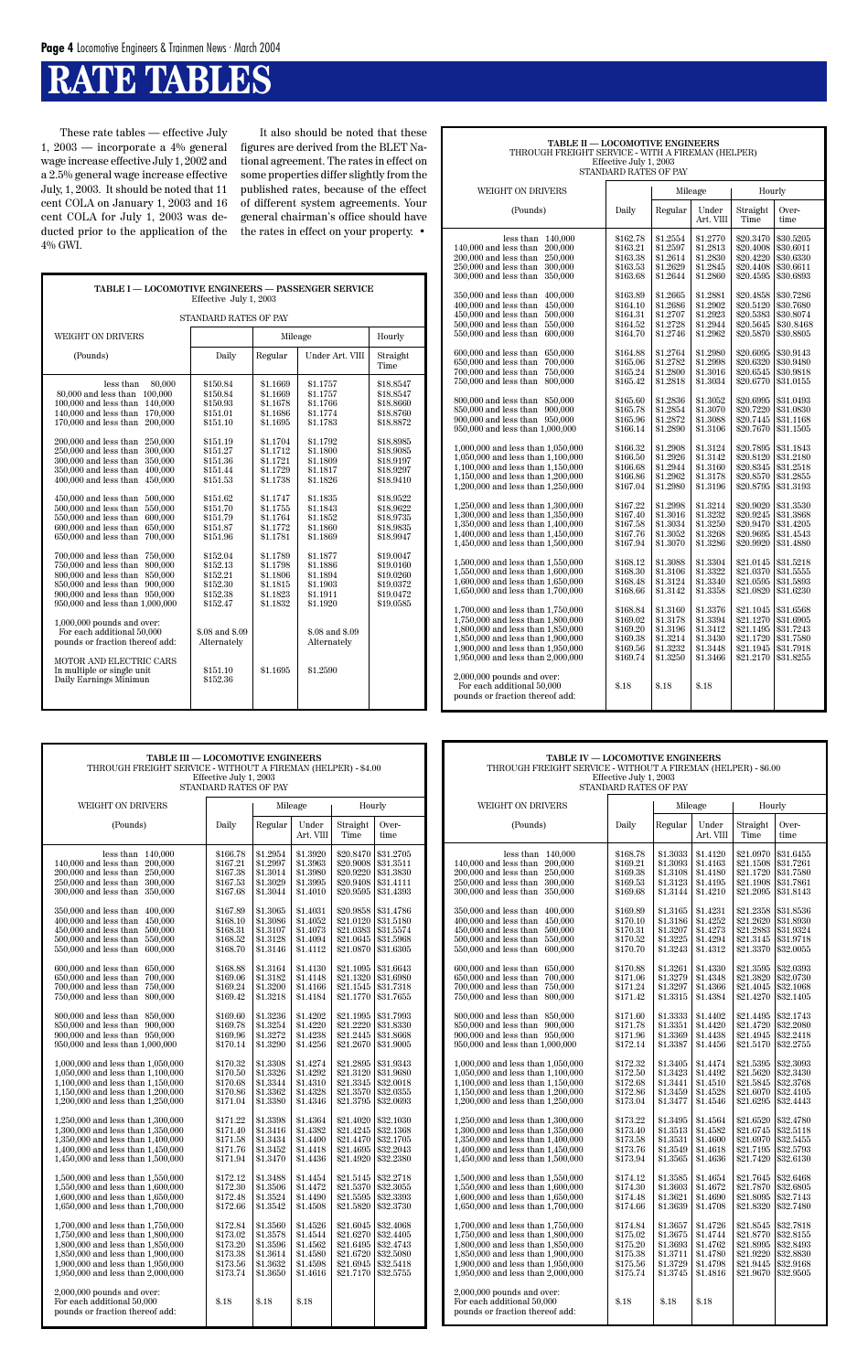# **RATE TABLES**

| TABLE V - LOCOMOTIVE ENGINEERS<br>LOCAL AND WAY FREIGHT SERVICE - WITH A FIREMAN (HELPER) |                      |                      |                      |                        |                        |  |  |  |  |  |
|-------------------------------------------------------------------------------------------|----------------------|----------------------|----------------------|------------------------|------------------------|--|--|--|--|--|
| Effective July 1, 2003                                                                    |                      |                      |                      |                        |                        |  |  |  |  |  |
| STANDARD RATES OF PAY                                                                     |                      |                      |                      |                        |                        |  |  |  |  |  |
| <b>WEIGHT ON DRIVERS</b>                                                                  |                      |                      | Mileage              | Hourly                 |                        |  |  |  |  |  |
| (Pounds)                                                                                  | Daily                | Regular              | Under<br>Art. VIII   | Straight<br>Time       | Over-<br>time          |  |  |  |  |  |
|                                                                                           |                      |                      |                      |                        |                        |  |  |  |  |  |
| 140,000<br>less than                                                                      | \$163.34             | \$1.2610             | \$1.3576             | \$20.4170              | \$30.6255              |  |  |  |  |  |
| 140,000 and less than<br>200,000<br>200,000 and less than<br>250,000                      | \$163.77<br>\$163.94 | \$1.2653<br>\$1.2670 | \$1.3619<br>\$1.3636 | \$20.4708<br>\$20.4920 | \$30.7061<br>\$30.7380 |  |  |  |  |  |
| $250.000$ and less than<br>300,000                                                        | \$164.09             | \$1.2685             | \$1.3651             | \$20.5108              | \$30.7661              |  |  |  |  |  |
| 300,000 and less than<br>350,000                                                          | \$164.22             | \$1.2700             | \$1.3666             | \$20.5270              | \$30.7905              |  |  |  |  |  |
| 350,000 and less than<br>400,000                                                          | \$164.45             | \$1.2721             | \$1.3687             | \$20.5558              | \$30.8336              |  |  |  |  |  |
| 400,000 and less than<br>450,000                                                          | \$164.66             | \$1.2742             | \$1.3708             | \$20.5820              | \$30.8730              |  |  |  |  |  |
| 450,000 and less than<br>500,000                                                          | \$164.87             | \$1.2763             | \$1.3729             | \$20.6083              | \$30.9124              |  |  |  |  |  |
| 500,000 and less than<br>550,000                                                          | \$165.08             | \$1.2784             | \$1.3750             | \$20.6345              | \$30.9518              |  |  |  |  |  |
| 550,000 and less than<br>600,000                                                          | \$165.26             | \$1.2802             | \$1.3768             | \$20.6570              | \$30.9855              |  |  |  |  |  |
| 600,000 and less than<br>650,000                                                          | \$165.44             | \$1.2820             | \$1.3786             | \$20.6795              | \$31.0193              |  |  |  |  |  |
| 650,000 and less than<br>700,000                                                          | \$165.62             | \$1.2838             | \$1.3804             | \$20.7020              | \$31.0530              |  |  |  |  |  |
| 700,000 and less than<br>750,000                                                          | \$165.80             | \$1.2856             | \$1.3822             | \$20.7245              | \$31.0868              |  |  |  |  |  |
| 750,000 and less than<br>800,000                                                          | \$165.98             | \$1.2874             | \$1.3840             | \$20.7470              | \$31.1205              |  |  |  |  |  |
| 800,000 and less than<br>850,000                                                          | \$166.16             | \$1.2892             | \$1.3858             | \$20.7695              | \$31.1543              |  |  |  |  |  |
| 850,000 and less than<br>900,000                                                          | \$166.34             | \$1.2910             | \$1.3876             | \$20.7920              | \$31.1880              |  |  |  |  |  |
| 900,000 and less than<br>950,000                                                          | \$166.52             | \$1.2928             | \$1.3894             | \$20.8145              | \$31.2218              |  |  |  |  |  |
| 950,000 and less than 1,000,000                                                           | \$166.70             | \$1.2946             | \$1.3912             | \$20.8370              | \$31.2555              |  |  |  |  |  |
| 1,000,000 and less than 1,050,000                                                         | \$166.88             | \$1.2964             | \$1.3930             | \$20.8595              | \$31.2893              |  |  |  |  |  |
| 1,050,000 and less than 1,100,000                                                         | \$167.06             | \$1.2982             | \$1.3948             | \$20.8820              | \$31.3230              |  |  |  |  |  |
| 1,100,000 and less than 1,150,000                                                         | \$167.24             | \$1.3000             | \$1.3966             | \$20.9045              | \$31.3568              |  |  |  |  |  |
| 1,150,000 and less than 1,200,000                                                         | \$167.42             | \$1.3018             | \$1.3984             | \$20.9270              | \$31.3905              |  |  |  |  |  |
| 1,200,000 and less than 1,250,000                                                         | \$167.60             | \$1.3036             | \$1.4002             | \$20.9495              | \$31.4243              |  |  |  |  |  |
| 1,250,000 and less than 1,300,000                                                         | \$167.78             | \$1.3054             | \$1.4020             | \$20.9720              | \$31.4580              |  |  |  |  |  |
| 1,300,000 and less than 1,350,000                                                         | \$167.96             | \$1.3072             | \$1.4038             | \$20.9945              | \$31.4918              |  |  |  |  |  |
| 1.350,000 and less than 1.400,000<br>1,400,000 and less than 1,450,000                    | \$168.14<br>\$168.32 | \$1,3090<br>\$1.3108 | \$1.4056<br>\$1.4074 | \$21.0170<br>\$21.0395 | \$31.5255<br>\$31.5593 |  |  |  |  |  |
| 1,450,000 and less than 1,500,000                                                         | \$168.50             | \$1.3126             | \$1.4092             | \$21.0620              | \$31.5930              |  |  |  |  |  |
| 1,500,000 and less than 1,550,000                                                         | \$168.68             | \$1.3144             | \$1.4110             | \$21.0845              | \$31.6268              |  |  |  |  |  |
| 1,550,000 and less than 1,600,000                                                         | \$168.86             | \$1.3162             | \$1.4128             | \$21.1070              | \$31.6605              |  |  |  |  |  |
| 1,600,000 and less than 1,650,000                                                         | \$169.04             | \$1.3180             | \$1.4146             | \$21.1295              | \$31.6943              |  |  |  |  |  |
| 1,650,000 and less than 1,700,000                                                         | \$169.22             | \$1.3198             | \$1.4164             | \$21.1520              | \$31.7280              |  |  |  |  |  |
| 1,700,000 and less than 1,750,000                                                         | \$169.40             | \$1.3216             | \$1.4182             | \$21.1745              | \$31.7618              |  |  |  |  |  |
| 1,750,000 and less than 1,800,000                                                         | \$169.58             | \$1.3234             | \$1.4200             | \$21.1970              | \$31.7955              |  |  |  |  |  |
| 1,800,000 and less than 1,850,000                                                         | \$169.76             | \$1.3252             | \$1.4218             | \$21.2195              | \$31.8293              |  |  |  |  |  |
| 1.850,000 and less than 1.900,000                                                         | \$169.94             | \$1,3270<br>\$1.3288 | \$1.4236<br>\$1.4254 | \$21.2420<br>\$21.2645 | \$31.8630<br>\$31.8968 |  |  |  |  |  |
| 1,900,000 and less than 1,950,000<br>1,950,000 and less than 2,000,000                    | \$170.12<br>\$170.30 | \$1.3306             | \$1.4272             | \$21.2870              | \$31.9305              |  |  |  |  |  |
|                                                                                           |                      |                      |                      |                        |                        |  |  |  |  |  |
| $2,000,000$ pounds and over:                                                              |                      |                      |                      |                        |                        |  |  |  |  |  |
| For each additional 50,000<br>pounds or fraction thereof add:                             | \$.18                | \$.18                | \$.18                |                        |                        |  |  |  |  |  |
| Daily Earnings Minimum                                                                    | \$163.28             |                      |                      |                        |                        |  |  |  |  |  |
|                                                                                           |                      |                      |                      |                        |                        |  |  |  |  |  |

| <b>TABLE VI — LOCOMOTIVE ENGINEERS</b>                             |  |  |  |  |  |  |
|--------------------------------------------------------------------|--|--|--|--|--|--|
| LOCAL AND WAY FREIGHT SERVICE - WITHOUT A FIREMAN (HELPER)- \$4.00 |  |  |  |  |  |  |
| Effective July 1, 2003                                             |  |  |  |  |  |  |
| STANDARD RATES OF PAY                                              |  |  |  |  |  |  |

| WEIGHT ON DRIVERS                                                                                                                                                                                                                                                                                                                                                                                                                                                                                                                                                                                                                                                                                                                                                                                                                                                                                                                                                           |                                                                                                                                                                                                                                                                                                                      |                                                                                                                                                                                                                                                                                                                      | Mileage                                                                                                                                                                                                                                                                                                              | Hourly                                                                                                                                                                                                                                                                                                                                         |                                                                                                                                                                                                                                                                                                                                                |  |
|-----------------------------------------------------------------------------------------------------------------------------------------------------------------------------------------------------------------------------------------------------------------------------------------------------------------------------------------------------------------------------------------------------------------------------------------------------------------------------------------------------------------------------------------------------------------------------------------------------------------------------------------------------------------------------------------------------------------------------------------------------------------------------------------------------------------------------------------------------------------------------------------------------------------------------------------------------------------------------|----------------------------------------------------------------------------------------------------------------------------------------------------------------------------------------------------------------------------------------------------------------------------------------------------------------------|----------------------------------------------------------------------------------------------------------------------------------------------------------------------------------------------------------------------------------------------------------------------------------------------------------------------|----------------------------------------------------------------------------------------------------------------------------------------------------------------------------------------------------------------------------------------------------------------------------------------------------------------------|------------------------------------------------------------------------------------------------------------------------------------------------------------------------------------------------------------------------------------------------------------------------------------------------------------------------------------------------|------------------------------------------------------------------------------------------------------------------------------------------------------------------------------------------------------------------------------------------------------------------------------------------------------------------------------------------------|--|
| (Pounds)                                                                                                                                                                                                                                                                                                                                                                                                                                                                                                                                                                                                                                                                                                                                                                                                                                                                                                                                                                    | Daily                                                                                                                                                                                                                                                                                                                | Regular                                                                                                                                                                                                                                                                                                              | Under<br>Art. VIII                                                                                                                                                                                                                                                                                                   | Straight<br>Time                                                                                                                                                                                                                                                                                                                               | Over-<br>time                                                                                                                                                                                                                                                                                                                                  |  |
| less than<br>140,000<br>$140,000$ and less than<br>200,000<br>200,000 and less than<br>250,000<br>250,000 and less than<br>300,000<br>300,000 and less than<br>350,000<br>350,000 and less than<br>400.000<br>400,000 and less than<br>450,000<br>450,000 and less than<br>500,000<br>500,000 and less than<br>550,000<br>550,000 and less than<br>600,000<br>600,000 and less than<br>650,000<br>650,000 and less than<br>700,000<br>700,000 and less than<br>750,000<br>750,000 and less than<br>800,000<br>800,000 and less than<br>850,000<br>850,000 and less than<br>900,000<br>900,000 and less than<br>950,000<br>$950,\!000$ and less than $1,\!000,\!000$<br>1,000,000 and less than 1,050,000<br>1,050,000 and less than 1,100,000<br>1.100,000 and less than 1.150,000<br>1,150,000 and less than 1,200,000<br>1,200,000 and less than 1,250,000<br>1,250,000 and less than 1,300,000<br>1,300,000 and less than 1,350,000<br>1.350,000 and less than 1.400,000 | \$167.34<br>\$167.77<br>\$167.94<br>\$168.09<br>\$168.24<br>\$168.45<br>\$168.66<br>\$168.87<br>\$169.08<br>\$169.26<br>\$169.44<br>\$169.62<br>\$169.80<br>\$169.98<br>\$170.16<br>\$170.34<br>\$170.52<br>\$170.70<br>\$170.88<br>\$171.06<br>\$171.24<br>\$171.42<br>\$171.60<br>\$171.78<br>\$171.96<br>\$172.14 | \$1.3010<br>\$1.3053<br>\$1.3070<br>\$1.3085<br>\$1.3100<br>\$1.3121<br>\$1.3142<br>\$1.3163<br>\$1.3184<br>\$1.3202<br>\$1.3220<br>\$1.3238<br>\$1.3256<br>\$1.3274<br>\$1.3292<br>\$1.3310<br>\$1.3328<br>\$1.3346<br>\$1.3364<br>\$1.3382<br>\$1.3400<br>\$1.3418<br>\$1.3436<br>\$1.3454<br>\$1.3472<br>\$1.3490 | \$1.3415<br>\$1.3458<br>\$1.3475<br>\$1.3490<br>\$1.3505<br>\$1.3526<br>\$1.3547<br>\$1.3568<br>\$1.3589<br>\$1.3607<br>\$1.3625<br>\$1.3643<br>\$1.3661<br>\$1.3679<br>\$1.3697<br>\$1.3715<br>\$1.3733<br>\$1.3751<br>\$1.3769<br>\$1.3787<br>\$1.3805<br>\$1.3823<br>\$1.3841<br>\$1.3859<br>\$1.3877<br>\$1.3895 | \$20.9170<br>\$20.9708<br>\$20.9920<br>\$21.0108<br>\$21.0295<br>\$21.0558<br>\$21.0820<br>\$21.1083<br>\$21.1345<br>\$21.1570<br>\$21.1795<br>\$21.2020<br>\$21.2245<br>\$21.2470<br>\$21.2695<br>\$21.2920<br>\$21.3145<br>\$21.3370<br>\$21.3595<br>\$21.3820<br>\$21.4045<br>\$21.4270<br>\$21.4495<br>\$21.4720<br>\$21.4945<br>\$21.5170 | \$31.3755<br>\$31.4561<br>\$31.4880<br>\$31.5161<br>\$31.5443<br>\$31.5836<br>\$31.6230<br>\$31.6624<br>\$31.7018<br>\$31.7355<br>\$31.7693<br>\$31.8030<br>\$31.8368<br>\$31.8705<br>\$31.9043<br>\$31.9380<br>\$31.9718<br>\$32.0055<br>\$32.0393<br>\$32.0730<br>\$32.1068<br>\$32.1405<br>\$32.1743<br>\$32,2080<br>\$32.2418<br>\$32.2755 |  |
| 1,400,000 and less than 1,450,000<br>1,450,000 and less than 1,500,000<br>1,500,000 and less than 1,550,000<br>1,550,000 and less than 1,600,000<br>1,600,000 and less than 1,650,000                                                                                                                                                                                                                                                                                                                                                                                                                                                                                                                                                                                                                                                                                                                                                                                       | \$172.32<br>\$172.50<br>\$172.68<br>\$172.86<br>\$173.04                                                                                                                                                                                                                                                             | \$1.3508<br>\$1.3526<br>\$1.3544<br>\$1.3562<br>\$1.3580                                                                                                                                                                                                                                                             | \$1.3913<br>\$1.3931<br>\$1.3949<br>\$1.3967<br>\$1.3985                                                                                                                                                                                                                                                             | \$21.5395<br>\$21.5620<br>\$21.5845<br>\$21.6070<br>\$21.6295                                                                                                                                                                                                                                                                                  | \$32,3093<br>\$32,3430<br>\$32.3768<br>\$32.4105<br>\$32.4443                                                                                                                                                                                                                                                                                  |  |
| 1,650,000 and less than 1,700,000<br>1,700,000 and less than 1,750,000<br>1,750,000 and less than 1,800,000<br>1,800,000 and less than 1,850,000<br>1.850,000 and less than 1.900,000<br>1,900,000 and less than 1,950,000<br>1,950,000 and less than 2,000,000                                                                                                                                                                                                                                                                                                                                                                                                                                                                                                                                                                                                                                                                                                             | \$173.22<br>\$173.40<br>\$173.58<br>\$173.76<br>\$173.94<br>\$174.12<br>\$174.30                                                                                                                                                                                                                                     | \$1.3598<br>\$1.3616<br>\$1.3634<br>\$1.3652<br>\$1.3670<br>\$1.3688<br>\$1.3706                                                                                                                                                                                                                                     | \$1.4003<br>\$1.4021<br>\$1.4039<br>\$1.4057<br>\$1.4075<br>\$1.4093<br>\$1.3388                                                                                                                                                                                                                                     | \$21.6520<br>\$21.6745<br>\$21.6970<br>\$21.7195<br>\$21.7420<br>\$21.7645<br>\$21.7870                                                                                                                                                                                                                                                        | \$32.4780<br>\$32.5118<br>\$32.5455<br>\$32.5793<br>\$32.6130<br>\$32.6468<br>\$32.6805                                                                                                                                                                                                                                                        |  |
| $2,000,000$ pounds and over:<br>For each additional 50,000<br>pounds or fraction thereof add:<br>Daily Earnings Minimum                                                                                                                                                                                                                                                                                                                                                                                                                                                                                                                                                                                                                                                                                                                                                                                                                                                     | \$.18<br>\$168.28                                                                                                                                                                                                                                                                                                    | \$.18                                                                                                                                                                                                                                                                                                                | \$.18                                                                                                                                                                                                                                                                                                                |                                                                                                                                                                                                                                                                                                                                                |                                                                                                                                                                                                                                                                                                                                                |  |

**TABLE VII — LOCOMOTIVE ENGINEERS**

| LOCAL AND WAY FREIGHT SERVICE - WITHOUT A FIREMAN (HELPER)- \$6.00<br>Effective July 1, 2003<br>STANDARD RATES OF PAY |                      |                      |                      |                          | YARD SERVICE 5 DAY - WITH A FIREMAN<br>Effective July 1, 2003 |                                                                                    |                      |                        |                        |  |
|-----------------------------------------------------------------------------------------------------------------------|----------------------|----------------------|----------------------|--------------------------|---------------------------------------------------------------|------------------------------------------------------------------------------------|----------------------|------------------------|------------------------|--|
|                                                                                                                       |                      |                      |                      | <b>WEIGHT ON DRIVERS</b> |                                                               |                                                                                    | Hourly               |                        |                        |  |
| WEIGHT ON DRIVERS<br>(Pounds)                                                                                         | Daily                | Regular              | Mileage<br>Under     | Hourly<br>Straight       | Over-                                                         | (Pounds)                                                                           | Daily                | Straight Time          | Overtime               |  |
|                                                                                                                       |                      |                      | Art. VIII            | Time                     | time                                                          | less than $500,000$<br>500,000 and less than 550,000                               | \$173.27<br>\$173.52 | \$21.66<br>\$21.69     | \$32.4877<br>\$32.5346 |  |
| less than $140,000$<br>140,000 and less than 200,000                                                                  | \$169.34<br>\$169.77 | \$1.3210<br>\$1.3253 | \$1.4176<br>\$1.4219 | \$21.1670<br>\$21.2208   | \$31.7505<br>\$31.8311                                        | 550,000 and less than 600,000                                                      | \$173.68             | \$21.71                | \$32.5646              |  |
| 200,000 and less than 250,000<br>250,000 and less than 300,000                                                        | \$169.94<br>\$170.09 | \$1.3270<br>\$1.3285 | \$1.4236<br>\$1.4251 | \$21.2420<br>\$21.2608   | \$31.8630<br>\$31.8911                                        | 600,000 and less than 650,000<br>650,000 and less than 700,000                     | \$173.84<br>\$174.00 | \$21.73<br>\$21.75     | \$32.5946<br>\$32.6246 |  |
| 300,000 and less than 350,000                                                                                         | \$170.24             | \$1.3300             | \$1.4266             |                          | \$21.2795 \$31.9193                                           | 700,000 and less than 750,000                                                      | \$174.16             | \$21.77                | \$32.6546              |  |
| 350,000 and less than 400,000                                                                                         | \$170.45             | \$1.3321             | \$1.4287             | \$21.3058                | \$31.9586                                                     | 750,000 and less than 800,000                                                      | \$174.32             | \$21.79                | \$32.6846              |  |
| 400,000 and less than 450,000<br>450,000 and less than 500,000                                                        | \$170.66<br>\$170.87 | \$1.3342<br>\$1.3363 | \$1.4308<br>\$1.4329 | \$21.3320<br>\$21.3583   | \$31.9980<br>\$32.0374                                        | 800,000 and less than 850,000<br>850,000 and less than 900,000                     | \$174.48<br>\$174.64 | \$21.81<br>\$21.83     | \$32.7146<br>\$32.7446 |  |
| 500,000 and less than 550,000                                                                                         | \$171.08             | \$1.3384             | \$1.4350             | \$21.3845                | \$32.0768                                                     | $900,\!000$ and less than $\,$ $950,\!000$                                         | \$174.80             | \$21.85                | \$32.7746              |  |
| 550,000 and less than 600,000                                                                                         | \$171.26             | \$1.3402             | \$1.4368             | \$21.4070                | \$32,1105                                                     | 950,000 and less than 1,000,000                                                    | \$174.96             | \$21.87                | \$32.8046              |  |
| $600,\!000$ and less than $\,$ $650,\!000$                                                                            | \$171.44             | \$1.3420             | \$1.4386             | \$21.4295                | \$32.1443                                                     | For each additional 50,000                                                         |                      |                        |                        |  |
| 650,000 and less than 700,000<br>700,000 and less than 750,000                                                        | \$171.62<br>\$171.80 | \$1.3438<br>\$1.3456 | \$1.4404<br>\$1.4422 | \$21.4520<br>\$21.4745   | \$32.1780<br>\$32.2118                                        | pounds over 1,000,000 or<br>fraction thereof add:                                  | \$0.16               |                        |                        |  |
| 750,000 and less than 800,000                                                                                         | \$171.98             | \$1.3474             | \$1.4440             | \$21.4970                | \$32,2455                                                     |                                                                                    |                      |                        |                        |  |
| $800,\!000$ and less than $~850,\!000$                                                                                | \$172.16             | \$1.3492             | \$1.4458             | \$21.5195                | \$32,2793                                                     |                                                                                    |                      |                        |                        |  |
| 850,000 and less than 900,000<br>900,000 and less than 950,000                                                        | \$172.34<br>\$172.52 | \$1.3510<br>\$1.3528 | \$1.4476<br>\$1.4494 | \$21.5420<br>\$21.5645   | \$32.3130<br>\$32.3468                                        |                                                                                    |                      |                        |                        |  |
| 950,000 and less than 1,000,000                                                                                       | \$172.70             | \$1.3546             | \$1.4512             | \$21.5870                | \$32.3805                                                     |                                                                                    |                      |                        |                        |  |
| 1,000,000 and less than 1,050,000                                                                                     | \$172.88             | \$1.3564             | \$1.4530             | \$21.6095                | \$32.4143                                                     | TABLE IX - LOCOMOTIVE ENGINEERS<br>YARD SERVICE 5 DAY - WITHOUT A FIREMAN - \$4.00 |                      |                        |                        |  |
| 1,050,000 and less than 1,100,000                                                                                     |                      |                      |                      |                          |                                                               |                                                                                    |                      | Effective July 1, 2003 |                        |  |
|                                                                                                                       | \$173.06             | \$1.3582             | \$1.4548             | \$21.6320                | \$32,4480                                                     |                                                                                    |                      |                        |                        |  |
| 1,100,000 and less than 1,150,000<br>1,150,000 and less than 1,200,000                                                | \$173.24<br>\$173.42 | \$1.3600<br>\$1.3618 | \$1.4566<br>\$1.4584 | \$21.6770                | \$21.6545   \$32.4818<br>\$32.5155                            | <b>WEIGHT ON DRIVERS</b>                                                           |                      |                        | Hourly                 |  |
| 1,200,000 and less than 1,250,000                                                                                     | \$173.60             | \$1.3636             | \$1.4602             | \$21.6995                | \$32.5493                                                     |                                                                                    |                      |                        |                        |  |
| 1,250,000 and less than 1,300,000                                                                                     | \$173.78             | \$1.3654             | \$1.4620             | \$21.7220                | \$32.5830                                                     | (Pounds)                                                                           | Daily                | Straight Time          | Overtime               |  |
| 1,300,000 and less than 1,350,000<br>1,350,000 and less than 1,400,000                                                | \$173.96<br>\$174.14 | \$1.3672<br>\$1.3690 | \$1.4638<br>\$1.4656 | \$21.7670                | \$21.7445 \$32.6168<br>\$32.6505                              | less than $500,000$<br>500,000 and less than 550,000                               | \$177.27<br>\$177.52 | \$22.16<br>\$22.19     | \$33.2377<br>\$33.2846 |  |
| 1,400,000 and less than 1,450,000<br>1,450,000 and less than 1,500,000                                                | \$174.32<br>\$174.50 | \$1.3708<br>\$1.3726 | \$1.4674<br>\$1.4692 | \$21.7895<br>\$21.8120   | \$32.6843<br>\$32.7180                                        | 550,000 and less than 600,000                                                      | \$177.74             | \$22.22                | \$33,3258              |  |
|                                                                                                                       |                      |                      |                      |                          |                                                               | 600,000 and less than 650,000                                                      | \$177.95             | \$22.24                | \$33,3652              |  |
| 1,500,000 and less than 1,550,000<br>1,550,000 and less than 1,600,000                                                | \$174.68<br>\$174.86 | \$1.3744<br>\$1.3762 | \$1.4710<br>\$1.4728 | \$21.8345<br>\$21.8570   | \$32.7518<br>\$32.7855                                        | 650,000 and less than 700,000<br>700,000 and less than 750,000                     | \$178.17<br>\$178.39 | \$22.27<br>\$22.30     | \$33.4064<br>\$33.4477 |  |
| 1,600,000 and less than 1,650,000                                                                                     | \$175.04             | \$1.3780             | \$1.4746             | \$21.8795                | \$32.8193                                                     | 750,000 and less than 800,000                                                      | \$178.60             | \$22.32                | \$33.4871              |  |
| 1,650,000 and less than 1,700,000                                                                                     | \$175.22             | \$1.3798             | \$1.4764             | \$21.9020                | \$32.8530                                                     | 800,000 and less than 850,000                                                      | \$178.82             | \$22.35                | \$33.5283              |  |
| 1,700,000 and less than 1,750,000<br>1.750,000 and less than 1.800,000                                                | \$175.40<br>\$175.58 | \$1.3816<br>\$1.3834 | \$1.4782<br>\$1.4800 | \$21.9245<br>\$21.9470   | \$32.8868<br>\$32.9205                                        | 850,000 and less than 900,000                                                      | \$179.03             | \$22.38                | \$33.5677              |  |
| 1,800,000 and less than 1,850,000                                                                                     | \$175.76             | \$1.3852             | \$1.4818             | \$21.9695                | \$32.9543                                                     | 900,000 and less than 950,000<br>950,000 and less than 1,000,000                   | \$179.25<br>\$179.47 | \$22.41<br>\$22.43     | \$33.6089<br>\$33.6502 |  |
| 1.850,000 and less than 1.900,000<br>1,900,000 and less than 1,950,000                                                | \$175.94<br>\$176.12 | \$1.3870<br>\$1,3888 | \$1.4836<br>\$1.4854 | \$21.9920<br>\$22.0145   | \$32.9880<br>\$33.0218                                        |                                                                                    |                      |                        |                        |  |
| 1,950,000 and less than 2,000,000                                                                                     | \$176.30             | \$1.3906             | \$1.4872             | \$22.0370                | \$33.0555                                                     | For each additional 50,000<br>pounds over 1,000,000 or                             |                      |                        |                        |  |
| $2,000,000$ pounds and over:                                                                                          |                      |                      |                      |                          |                                                               | fraction thereof add:                                                              | \$0.215              |                        |                        |  |
| For each additional 50,000<br>pounds or fraction thereof add:                                                         | \$.18                | \$.18                | \$.18                |                          |                                                               |                                                                                    |                      |                        |                        |  |
| Daily Earnings Minimum                                                                                                | \$170.28             |                      |                      |                          |                                                               |                                                                                    |                      |                        |                        |  |

I  $\overline{\phantom{a}}$ 

| <b>TABLE VIII — LOCOMOTIVE ENGINEERS</b> |
|------------------------------------------|
| YARD SERVICE 5 DAY - WITH A FIREMAN      |
| Effective July 1 2003                    |

| <b>WEIGHT ON DRIVERS</b>                                                                                                                                                                                                                                                                                                                                                                                                                                                 |                                                                                                                                            |                                                                                                                       | Hourly                                                                                                                                      |
|--------------------------------------------------------------------------------------------------------------------------------------------------------------------------------------------------------------------------------------------------------------------------------------------------------------------------------------------------------------------------------------------------------------------------------------------------------------------------|--------------------------------------------------------------------------------------------------------------------------------------------|-----------------------------------------------------------------------------------------------------------------------|---------------------------------------------------------------------------------------------------------------------------------------------|
| (Pounds)                                                                                                                                                                                                                                                                                                                                                                                                                                                                 | Daily                                                                                                                                      | Straight Time                                                                                                         | Overtime                                                                                                                                    |
| less than<br>500,000<br>500,000 and less than<br>550,000<br>550,000 and less than<br>600,000<br>600,000 and less than<br>650,000<br>650,000 and less than<br>700,000<br>700,000 and less than<br>750,000<br>750,000 and less than<br>800,000<br>800,000 and less than 850,000<br>850,000 and less than<br>900,000<br>900,000 and less than 950,000<br>950,000 and less than 1,000,000<br>For each additional 50,000<br>pounds over 1,000,000 or<br>fraction thereof add: | \$173.27<br>\$173.52<br>\$173.68<br>\$173.84<br>\$174.00<br>\$174.16<br>\$174.32<br>\$174.48<br>\$174.64<br>\$174.80<br>\$174.96<br>\$0.16 | \$21.66<br>\$21.69<br>\$21.71<br>\$21.73<br>\$21.75<br>\$21.77<br>\$21.79<br>\$21.81<br>\$21.83<br>\$21.85<br>\$21.87 | \$32,4877<br>\$32.5346<br>\$32.5646<br>\$32.5946<br>\$32.6246<br>\$32.6546<br>\$32.6846<br>\$32.7146<br>\$32.7446<br>\$32.7746<br>\$32.8046 |
|                                                                                                                                                                                                                                                                                                                                                                                                                                                                          |                                                                                                                                            |                                                                                                                       |                                                                                                                                             |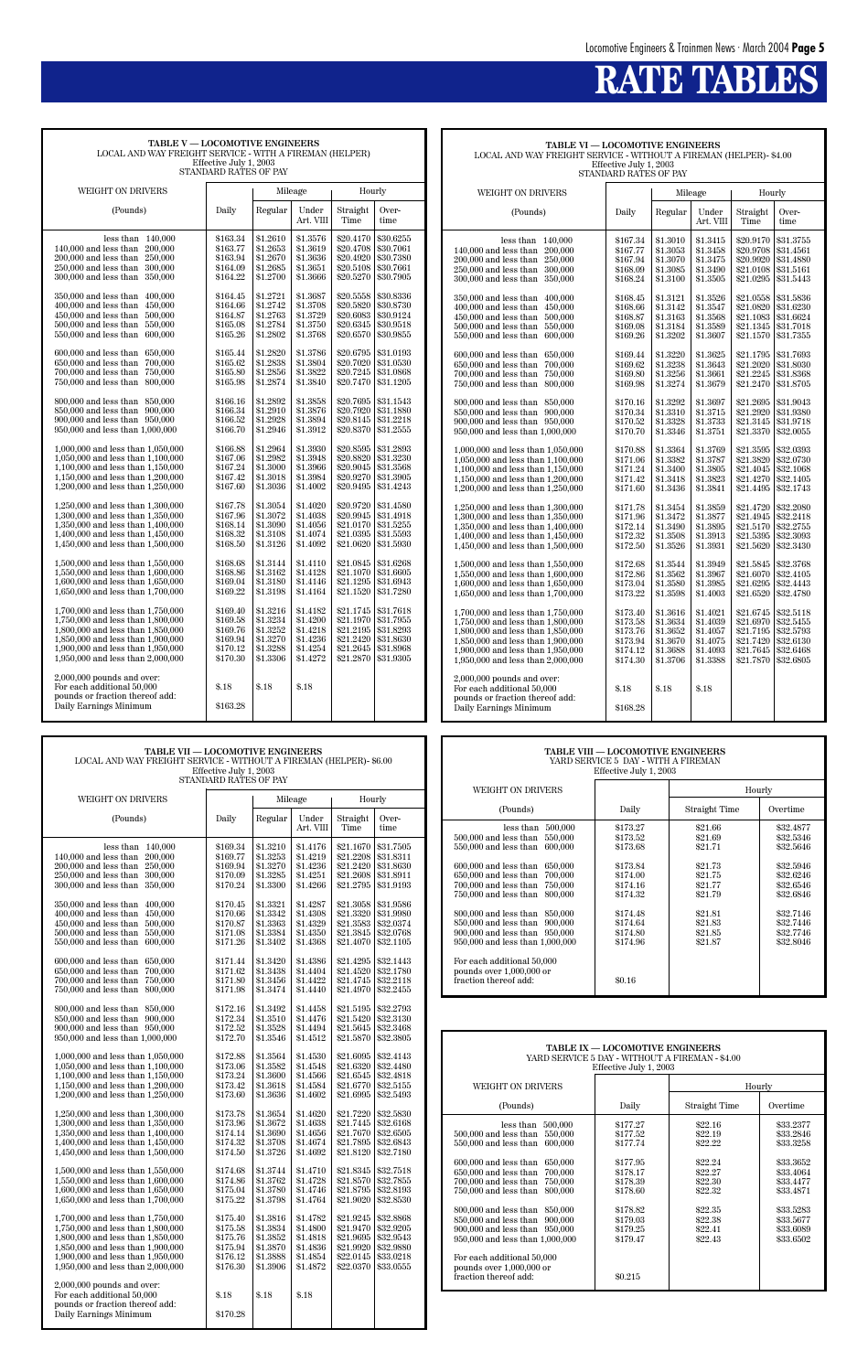## **RATE TABLES**

| TABLE X - LOCOMOTIVE ENGINEERS<br>YARD SERVICE 5 DAY - WITHOUT A FIREMAN - \$6.00<br>Effective July 1, 2003                                                                                                                                                                                                                                                                                                                                                  |                                                                                                                                             |                                                                                                                       |                                                                                                                                             |  |  |  |  |  |  |
|--------------------------------------------------------------------------------------------------------------------------------------------------------------------------------------------------------------------------------------------------------------------------------------------------------------------------------------------------------------------------------------------------------------------------------------------------------------|---------------------------------------------------------------------------------------------------------------------------------------------|-----------------------------------------------------------------------------------------------------------------------|---------------------------------------------------------------------------------------------------------------------------------------------|--|--|--|--|--|--|
| WEIGHT ON DRIVERS                                                                                                                                                                                                                                                                                                                                                                                                                                            |                                                                                                                                             |                                                                                                                       | Hourly                                                                                                                                      |  |  |  |  |  |  |
| (Pounds)                                                                                                                                                                                                                                                                                                                                                                                                                                                     | Daily                                                                                                                                       | Straight Time                                                                                                         | Overtime                                                                                                                                    |  |  |  |  |  |  |
| 500,000<br>less than<br>500,000 and less than<br>550,000<br>550,000 and less than<br>600,000<br>600,000 and less than 650,000<br>650,000 and less than<br>700,000<br>700,000 and less than 750,000<br>750,000 and less than 800,000<br>800,000 and less than 850,000<br>850,000 and less than 900,000<br>900,000 and less than 950,000<br>950,000 and less than 1,000,000<br>For each additional 50,000<br>pounds over 1,000,000 or<br>fraction thereof add: | \$179.27<br>\$179.52<br>\$179.74<br>\$179.95<br>\$180.17<br>\$180.39<br>\$180.60<br>\$180.82<br>\$181.03<br>\$181.25<br>\$181.47<br>\$0.215 | \$22.41<br>\$22.44<br>\$22.47<br>\$22.49<br>\$22.52<br>\$22.55<br>\$22.57<br>\$22.60<br>\$22.63<br>\$22.66<br>\$22.68 | \$33.6127<br>\$33.6596<br>\$33.7008<br>\$33.7402<br>\$33.7814<br>\$33.8227<br>\$33.8621<br>\$33,9033<br>\$33.9427<br>\$33.9839<br>\$34.0252 |  |  |  |  |  |  |

| <b>TABLE XI - LOCOMOTIVE ENGINEERS</b><br>YARD SERVICE 6-7 DAY - WITH A FIREMAN<br>Effective July 1, 2003                                                                                                                                                                                                                                                                                                                                                      |                                                                                                                                            |                                                                                                                       |                                                                                                                                             |  |  |  |  |  |
|----------------------------------------------------------------------------------------------------------------------------------------------------------------------------------------------------------------------------------------------------------------------------------------------------------------------------------------------------------------------------------------------------------------------------------------------------------------|--------------------------------------------------------------------------------------------------------------------------------------------|-----------------------------------------------------------------------------------------------------------------------|---------------------------------------------------------------------------------------------------------------------------------------------|--|--|--|--|--|
| WEIGHT ON DRIVERS                                                                                                                                                                                                                                                                                                                                                                                                                                              |                                                                                                                                            |                                                                                                                       | Hourly                                                                                                                                      |  |  |  |  |  |
| (Pounds)                                                                                                                                                                                                                                                                                                                                                                                                                                                       | Daily                                                                                                                                      | Straight Time                                                                                                         | Overtime                                                                                                                                    |  |  |  |  |  |
| less than $550,000$<br>500,000 and less than<br>550,000<br>550,000 and less than 600,000<br>600,000 and less than<br>650,000<br>650,000 and less than<br>700,000<br>700,000 and less than<br>750,000<br>750,000 and less than 800,000<br>800,000 and less than 850,000<br>850,000 and less than 900,000<br>900,000 and less than 950,000<br>950,000 and less than 1,000,000<br>For each additional 50,000<br>pounds over 1,000,000 or<br>fraction thereof add: | \$161.44<br>\$161.65<br>\$161.83<br>\$162.01<br>\$162.19<br>\$162.37<br>\$162.55<br>\$162.73<br>\$162.91<br>\$163.09<br>\$163.27<br>\$0.18 | \$20.18<br>\$20.21<br>\$20.23<br>\$20.25<br>\$20.27<br>\$20.30<br>\$20.32<br>\$20.34<br>\$20.36<br>\$20.39<br>\$20.41 | \$30.2691<br>\$30,3084<br>\$30.3422<br>\$30,3759<br>\$30.4097<br>\$30.4434<br>\$30.4772<br>\$30.5109<br>\$30.5447<br>\$30.5784<br>\$30.6122 |  |  |  |  |  |

| <b>TABLE XII - LOCOMOTIVE ENGINEERS</b><br>YARD SERVICE 6-7 DAY - WITHOUT A FIREMAN - \$4.00<br>Effective July 1, 2003 |          |               |           |  |  |
|------------------------------------------------------------------------------------------------------------------------|----------|---------------|-----------|--|--|
| WEIGHT ON DRIVERS                                                                                                      |          | Hourly        |           |  |  |
| (Pounds)                                                                                                               | Daily    | Straight Time | Overtime  |  |  |
| 500,000<br>less than                                                                                                   | \$165.44 | \$20.68       | \$31.0191 |  |  |
| 500,000 and less than<br>550,000                                                                                       | \$165.65 | \$20.71       | \$31.0584 |  |  |
| 550,000 and less than<br>600,000                                                                                       | \$165.83 | \$20.73       | \$31.0922 |  |  |
|                                                                                                                        |          |               |           |  |  |
| 600,000 and less than<br>650,000                                                                                       | \$166.01 | \$20.75       | \$31.1259 |  |  |
| 650,000 and less than<br>700,000                                                                                       | \$166.19 | \$20.77       | \$31.1597 |  |  |
| 700,000 and less than 750,000                                                                                          | \$166.37 | \$20.80       | \$31.1934 |  |  |
| 750,000 and less than<br>800,000                                                                                       | \$166.55 | \$20.82       | \$31.2272 |  |  |
|                                                                                                                        |          |               |           |  |  |
| 800,000 and less than 850,000                                                                                          | \$166.73 | \$20.84       | \$31.2609 |  |  |
| 850,000 and less than<br>900,000                                                                                       | \$166.91 | \$20.86       | \$31.2947 |  |  |
| 900,000 and less than 950,000                                                                                          | \$167.09 | \$20.89       | \$31.3284 |  |  |
| 950,000 and less than 1,000,000                                                                                        | \$167.27 | \$20.91       | \$31.3622 |  |  |
| For each additional 50,000<br>pounds over 1,000,000 or<br>fraction thereof add:                                        | \$0.18   |               |           |  |  |

# **BLET Job Bank** Amtrak Distribution of 2004

| <b>TABLE XIII - LOCOMOTIVE ENGINEERS</b><br>YARD SERVICE 6-7 DAY - WITHOUT A FIREMAN - \$6.00<br>Effective July 1, 2003                                                                                                                                                                                                                                                                 |                                                                                                                                  |                                                                                                                       |                                                                                                                                             |  |  |
|-----------------------------------------------------------------------------------------------------------------------------------------------------------------------------------------------------------------------------------------------------------------------------------------------------------------------------------------------------------------------------------------|----------------------------------------------------------------------------------------------------------------------------------|-----------------------------------------------------------------------------------------------------------------------|---------------------------------------------------------------------------------------------------------------------------------------------|--|--|
| WEIGHT ON DRIVERS                                                                                                                                                                                                                                                                                                                                                                       |                                                                                                                                  |                                                                                                                       | Hourly                                                                                                                                      |  |  |
| (Pounds)                                                                                                                                                                                                                                                                                                                                                                                | Daily                                                                                                                            | Straight Time                                                                                                         | Overtime                                                                                                                                    |  |  |
| less than $500,000$<br>500,000 and less than<br>550,000<br>550,000 and less than<br>600,000<br>600,000 and less than<br>650,000<br>650,000 and less than<br>700,000<br>700,000 and less than<br>750,000<br>800,000<br>750,000 and less than<br>800,000 and less than<br>850,000<br>850,000 and less than<br>900,000<br>900,000 and less than 950,000<br>950,000 and less than 1,000,000 | \$167.44<br>\$167.65<br>\$167.83<br>\$168.01<br>\$168.19<br>\$168.37<br>\$168.55<br>\$168.73<br>\$168.91<br>\$169.09<br>\$169.27 | \$20.93<br>\$20.96<br>\$20.98<br>\$21.00<br>\$21.02<br>\$21.05<br>\$21.07<br>\$21.09<br>\$21.11<br>\$21.14<br>\$21.16 | \$31.3941<br>\$31.4334<br>\$31.4672<br>\$31.5009<br>\$31.5347<br>\$31.5684<br>\$31.6022<br>\$31.6359<br>\$31.6697<br>\$31.7034<br>\$31.7372 |  |  |
| For each additional 50,000<br>pounds over 1,000,000 or<br>fraction thereof add:                                                                                                                                                                                                                                                                                                         | \$0.18                                                                                                                           |                                                                                                                       |                                                                                                                                             |  |  |

# **2004 timebooks mailed**

All Division Secretary-Treasurers sent timebooks on February 11

Amtrak, the National Railroad Passenger Corp., is recruiting Locomotive Engineers to work out of the following locations: Lincoln, Neb.; Denver, Colo.; Carbondale, Ill.; and Little Rock, Ark.

Duties include the safe operation of diesel-electric locomotives, complying with train orders, wayside signals, railroad operating rules, special instructions, and federal, state and local regulations to transport passengers and equipment safely and efficiently.

Locomotive Engineers perform equipment and air brake tests as required. Job involves working alone and apart in physical isolation while integrating activities with others. Engineers must make timely and critical decisions under stressful situations to safeguard lives and property.

Candidates must have a current Class I Engineer Certificate and must currently be working as a Locomotive Engineer with one year of service. Any candidate whose driving record indicates a conviction for an alcohol or substance violation, or a refusal to submit to testing in connection with a moving violation within the past 36 months, will be automatically disqualified. Candidates must be able to report to their Crew Base within a 2-hour call.

Resumes may be forwarded to Amtrak Human Resources Department, 525 West Van Buren St., Chicago, IL 60607, faxed to (312) 880-5174, or e-mailed to Kosbourne@amtrak.com

Amtrak is an equal opportunity employer: EOE, M/F, D/V

timebooks is complete, with bulk shipments going in the mail to the last of the BLET divisions on February 11.

Printing of the timebooks was delayed due to the merger with the Teamsters. Final merger votes were not counted until December 5, and printing could not begin until the name of the new organization was finalized.

The BLET National Division also sought to save money by mailing the timebooks directly to individual members on a request-only basis, believing that the number of requests would be limited due to the increased use of computer-based timekeeping systems.

After receiving an overwhelming number of requests, it was deemed more cost-efficient to bulk mail the

timebooks to the Secretary-Treasurer of each division instead of mailing them to each individual member. Mailing of the timebooks began in late January on a numerical basis, with lower-numbered divisions going in the mail first.

The Executive Committee of the BLET National Division apologizes for the delay of the 2004 timebooks, and pledges to avoid similar delays in the future.

The Franklin P. Greene Educational Loan Fund has recently been authorized to allow lending to female children of Brotherhood of Locomotive Engineers and Trainmen members. Previously, loans were only issued to male children.

The Franklin P. Greene Educational Loan Fund was established in 1956. Its foundation was stipulated in the will of Brother Greene, a member of BLET Division 266 (Gladstone, Mich.). Brother Greene left an estate in trust of the BLET with instructions

that the funds be available for low-interest loans to children of U.S. locomotive engineers, living or deceased.

Brother Green was an engineer on the Soo Line from 1895 to 1940. Before his death at age 86, Brother Greene wrote Grand Chief Engineer Guy L. Brown of his intention to establish the educational loan fund.

"Everything I have I owe to the Brotherhood of Locomotive Engineers," he wrote. "And I want to take this means of

showing my appreciation for what the organization has done for me."

Brother Greene's will stipulated that the parent of applicants must be a BLET member in good standing or must of have been in good standing at the time of his or her death.

Qualified applicants are asked to contact Jenny Berndt in the BLET Accounting Office at: (216) 241-2630, ext. 211 or berndt@ble.org, to request an application.

### **Franklin P. Greene Fund now open to daughters of BLET members**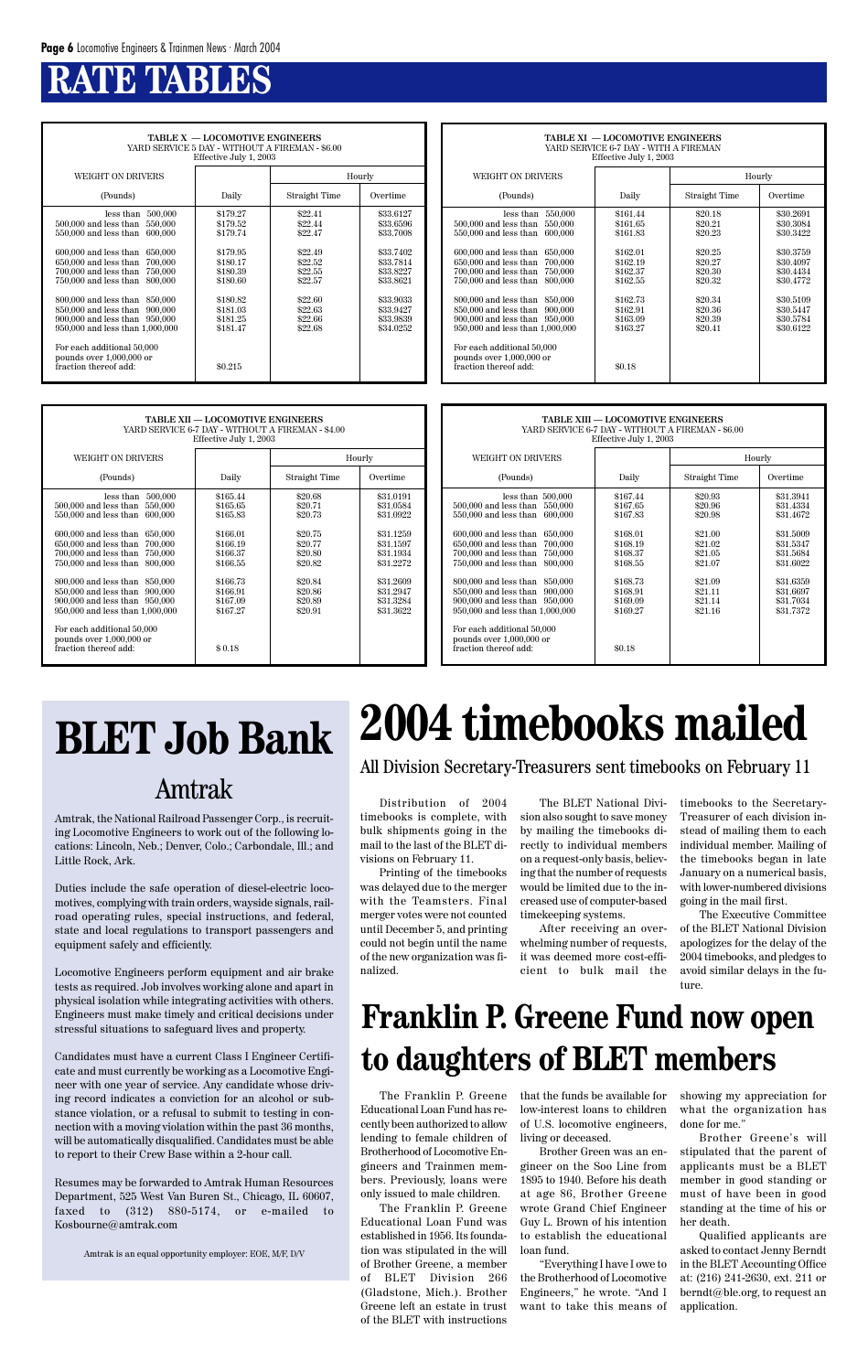# **BLET NEWS BRIEFS**

#### **Brothers and Sisters:**

A few months ago, Brother Raymond Holmes, our National Legislative Representative, wrote you urging support for the BLET PAC Fund. I just want to follow-up on that memorandum.

Did you know that Union Pacific Chairman Richard K. Davidson is a "Ranger" for the Bush Administration? According to *USA Today*, a Ranger is an elite, aggressive fund raiser who collects donations for the Bush Administration's money machine. Rangers are individuals who have raised at least \$200,000 for the Bush re-election campaign by collecting checks of no more than \$2,000 each from their friends, family, and business associates.

You see, the law bars national political parties from collecting huge corporate donations, setting the maximum contribution to a presidential campaign at \$2,000. The practice of rounding up contributions from friends is known as "bundling." Individual people who can round up or "bundle" lots of smaller checks from their friends and business associates have become the most sought-after volunteers in politics. Bundlers like Dick Davidson who "bundle" at least \$200,000 for the Bush Administration are known as Rangers. Those who bundle a mere \$100,000 are known as Pioneers.

As you might guess, a big motivating factor for becoming a Ranger is the possibility of having increased influence on government policy. Many of these policies can have a direct impact on your job. If you don't like the idea of railroad management having increased influence over government policy, then you need to do your part by supporting the BLET PAC.

As you might guess, Dick Davidson is not alone. According to USA Today, Davidson is just one of 100 Rangers on the Bush team (\$200,000 x 100=big bucks!). That doesn't include the 185 Pioneers who have raised at least \$100,000 each (\$100,000 x 185=more big bucks!).

I believe it's important for me to write about this situation so you know what we're up against. If you want Rail Labor to have influence over the next President of the United States, then support the BLET PAC. If not, then leave it to rail management and Rangers like Dick Davidson.

It's a battle for control of government and the policies that impact your job, and the side that has the most money usually wins. We know we have a tough fight ahead, but keep in mind who is on the other side.

Do your part to support the BLET PAC fund. Help us to help you.

Fraternally,

TO: All BLET Members

FROM: D.M. Hahs, National President

DATE: January 26, 2004 RE: BLET PAC Fund

**M E M O R A N D U M**

The small city of Starke, Fla., was caught off guard in October by a bill from CSX in the amount of \$43,000.

Bradford County, Fla., also received a bill, this one for \$36,964.

What's the reason for the bill? According to a letter from CSX, the railroad claims it has for several years miscalculated the city's and county's share of the annual cost for maintaining the signals at its railroad crossings.

The statute of limitations prevents CSX for collecting additional maintenance costs older than five years. In the letter, however, CSX requested payment within 25 days.

The large amount of the bill and the short length of time in which payment was expected drew a mixture of laughter and indignation from city officials.

### CSX bills Florida city, county, for 'maintenance'

Bryceville City Commissioner Don Tilley said he was not in favor of paying the bill. He said if the railroad miscalculated, then its CSX's fault, not the city's.

Last month, it was reported by Florida television station WJXX that CSX was attempting to force residents in Bryceville, Fla., to pay an annual fee of \$800 to keep a highway-rail grade crossing open. The residents live on Hambone Drive in Bryceville, and crossing the CSX tracks is the only way in and out of the neighborhood.

(*From the Bradford County Telegraph*.) •

CSX Corp., which in early November announced it will cut up to 1,000 nonunion employees, recently agreed to buy

### CSX to cut 1,000 jobs, but will buy \$1 million in Super Bowl tickets

\$1 million worth of tickets for the 2005 Super Bowl in Jacksonville, Fla., the city where CSX is headquartered.

CSX said it would use the tickets to entertain Fortune 500 clients and to reward employees, CSX Vice President Adam Hollingsworth told the Associated Press. He said that the company "had some tough choices to make."

"I can understand those that might have difficult time reconciling these two different decisions," he said.

CSX CEO Michael Ward is on the Super Bowl Host Committee. He declined to comment.

In the third quarter, CSX reported a loss of \$103 million after recording more than \$200 million in charges to change the way it estimates injury liabilities and to settle a dispute related to a 1999 sale of international container shipping assets.

CSX has 34,000 employees and its rails cross 23 states. (*From the Associated Press*.) •

If Canadian National Railway can renegotiate more union contracts to pay workers by the hour instead of distance travelled, it will be able to reduce its train and engine crew workforce by up to 35 per cent, CEO Hunter Harrison said in a speech to investors on November 11.

Over the past year, CN won a breakthrough on the hourlypay issue with some of its U.S. unions, affecting 1,700 employees. CN is currently negotiating with several unions in Canada.

Labour contracts from the steam-engine era used to limit workers' daily travel to 100 miles (160 kilometres), though that cap has frequently been raised over the years.

"Now we can get 7,000 to 7,500 miles (up to 12,000 kilometres) a month from the same employees that were pro-

#### CN to seek cuts in train and engine service crews

ducing 4,000 to 4,500 miles (up to 7,200 kilometres) a month," Harrison said. "You can do the math and quickly tell that, over time, we can reduce the workforce — from a train and engine room standpoint — 30 to 35 per cent."

CN employees approximately 4,700 in the operating crews.

Will Canadian unions go along with the new system?

Gilles Hallé, Canadian director for the Brotherhood of Locomotive Engineers, said the railway has to convince the union that its plan to switch from a mileage-based system to an hourly system would benefit workers.

"We told them we're not interested," Hallé said in an interview. "We will not work 12 hours a day, 6 days a week."

(*From Bloomberg News and the Canadian Press*.) •

#### CN wants to buy Duluth, Missabe & Iron Range Rwy.

Two cornerstones of Minnesota's transportation industry — the Duluth, Missabe & Iron Range Railway Co. and the USS Great Lakes Fleet Inc. — soon could have new owners. And the deal will likely cost approximately 122 jobs.

On October 20, CN announced its plans to buy the Duluth-based rail and maritime assets from Great Lakes Transportation LLC, based in Monroeville, Pa., for about \$380 million U.S.

In a filing to the U.S. Surface Transportation Board, CN said it expects to cut 122 jobs once it completes its takeover. DM&IR employs about 500 people.

"Right now, everything is so new and so fresh that no one knows exactly what to make of the deal," said Dick DeLano, a DM&IR engineer and chairman of BLET Division 163.

"Obviously, people are nervous about the unknown," he said. "But at the same time, most of us recognize that there could be a lot of positives that could come out of this, too. CN is an experienced operator, and it has the kind of money that's needed to revitalize our aging car fleet." DeLano said he doubts the idea of transferring out of the region will appeal to many of his co-workers. "You have to remember, this is a homegrown railroad," he said, "and people are used to working around the same neighborhoods where they live, whether that's Two Harbors, Proctor or the Iron Range. People might not want to move to Montreal."

(*From the Duluth News Tribune*.) •

Don M. Hahs National President